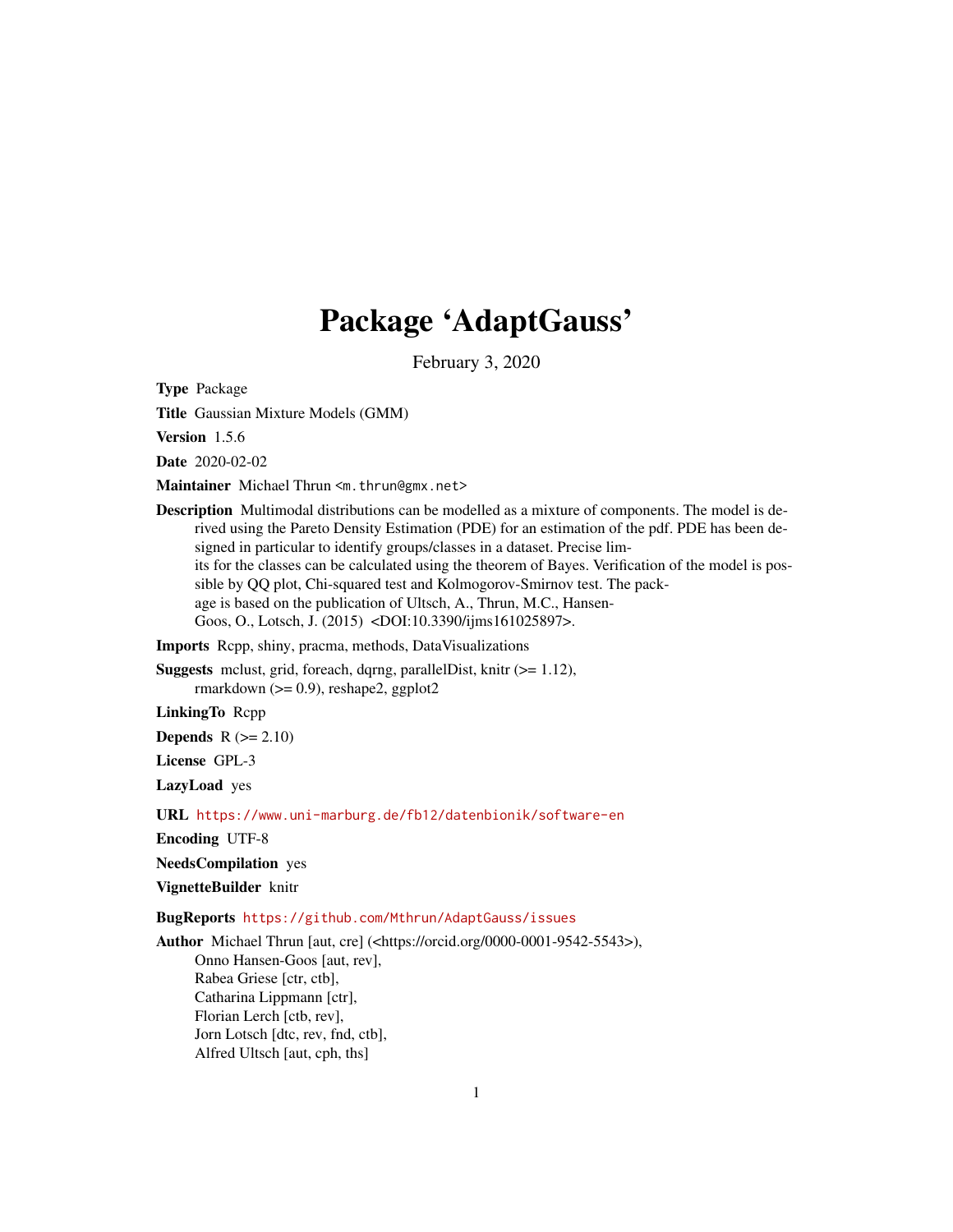<span id="page-1-0"></span>Repository CRAN

Date/Publication 2020-02-03 10:00:08 UTC

# R topics documented:

|       | $\overline{2}$ |
|-------|----------------|
|       | $\overline{4}$ |
|       |                |
|       | $\tau$         |
|       |                |
|       | - 9            |
|       |                |
|       |                |
|       |                |
|       |                |
|       |                |
|       |                |
|       |                |
|       |                |
|       |                |
|       |                |
|       |                |
|       |                |
|       |                |
|       |                |
|       |                |
|       |                |
|       |                |
| Index | 29             |
|       |                |

AdaptGauss-package *Gaussian Mixture Models (GMM)*

# Description

Multimodal distributions can be modelled as a mixture of components. The model is derived using the Pareto Density Estimation (PDE) for an estimation of the pdf. PDE has been designed in particular to identify groups/classes in a dataset. Precise limits for the classes can be calculated using the theorem of Bayes. Verification of the model is possible by QQ plot, Chi-squared test and Kolmogorov-Smirnov test. The package is based on the publication of Ultsch, A., Thrun, M.C., Hansen-Goos, O., Lotsch, J. (2015) <DOI:10.3390/ijms161025897>.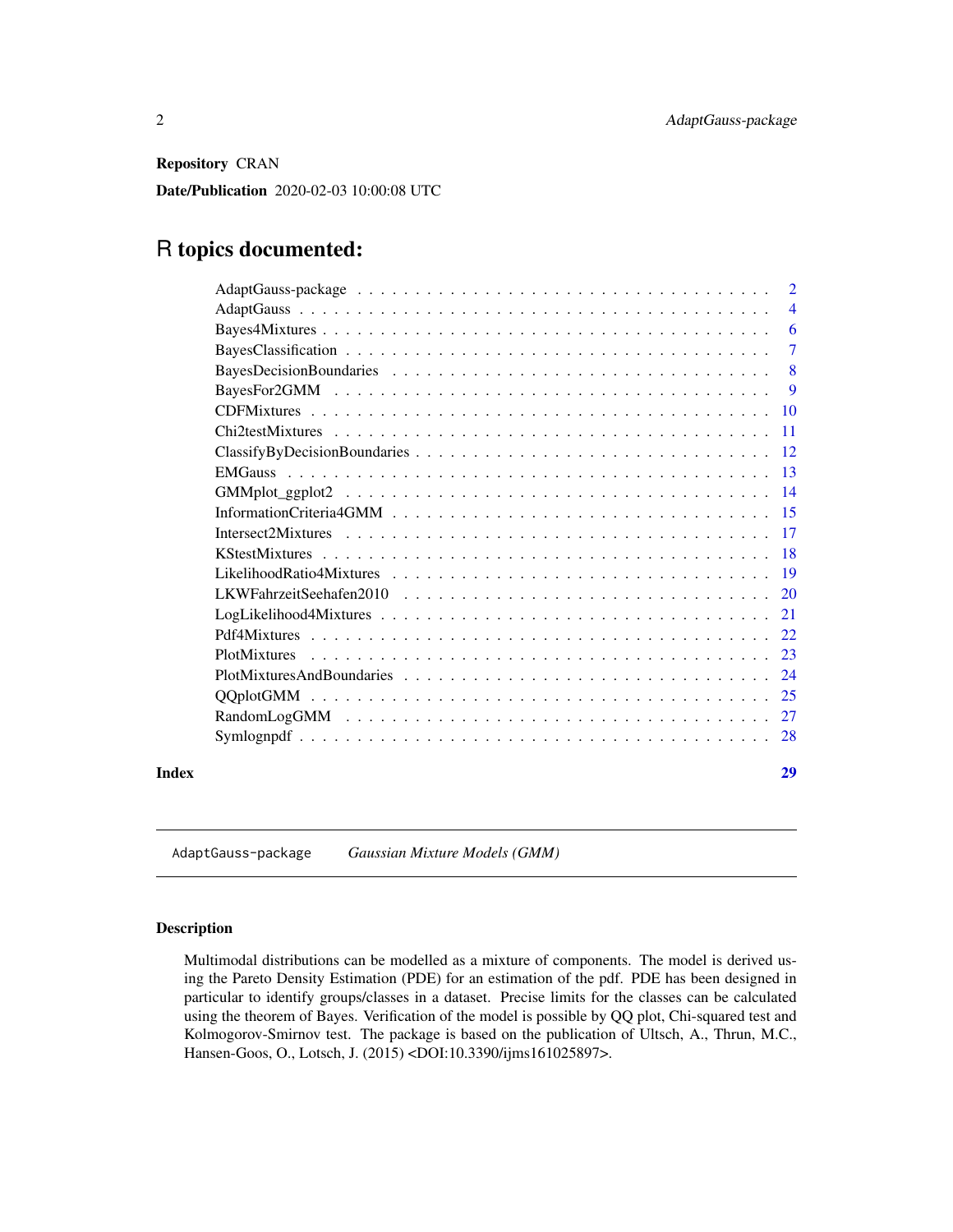#### Details

Multimodal distributions can be modelled as a mixture of components. The model is derived using the Pareto Density Estimation (PDE) for an estimation of the pdf [Ultsch 2005]. PDE has been designed in particular to identify groups/classes in a dataset. The expectation maximization algorithm estimates a Gaussian mixture model of density states [Bishop 2006] and the limits between the different states are defined by Bayes decision boundaries [Duda 2001]. The model can be verified with Chi-squared test, Kolmogorov-Smirnov test and QQ plot.

The correct number of modes may be found with AIC or BIC.

Index: This package was not yet installed at build time.

#### Author(s)

Michael Thrun, Onno Hansen-Goos, Rabea Griese, Catharina Lippmann, Florian Lerch, Jorn Lotsch, Alfred Ultsch Maintainer: Michael Thrun <m.thrun@gmx.net>

# References

Ultsch, A., Thrun, M.C., Hansen-Goos, O., Loetsch, J.: Identification of Molecular Fingerprints in Human Heat Pain Thresholds by Use of an Interactive Mixture Model R Toolbox(AdaptGauss), International Journal of Molecular Sciences, doi:10.3390/ijms161025897, 2015.

Duda, R.O., P.E. Hart, and D.G. Stork, Pattern classification. 2nd. Edition. New York, 2001, p 512 ff

Bishop, Christopher M. Pattern recognition and machine learning. springer, 2006, p 435 ff

Ultsch, A.: Pareto density estimation: A density estimation for knowledge discovery, in Baier, D.; Werrnecke, K. D., (Eds), Innovations in classification, data science, and information systems, Proc Gfkl 2003, pp 91-100, Springer, Berlin, 2005.

Thrun M.C., Ultsch, A.: Models of Income Distributions for Knowledge Discovery, European Conference on Data Analysis, DOI 10.13140/RG.2.1.4463.0244, Colchester 2015.

#### Examples

## Statistically significant GMM

data=c(rnorm(3000,2,1),rnorm(3000,7,3),rnorm(3000,-2,0.5))

gmm=AdaptGauss::AdaptGauss(data,

Means =  $c(-2, 2, 7)$ ,

 $SDs = c(0.5, 1, 4),$ 

Weights = c(0.3333, 0.3333, 0.3333))

AdaptGauss::Chi2testMixtures(data,

```
gmm$Means,gmm$SDs,gmm$Weights,PlotIt=T)
```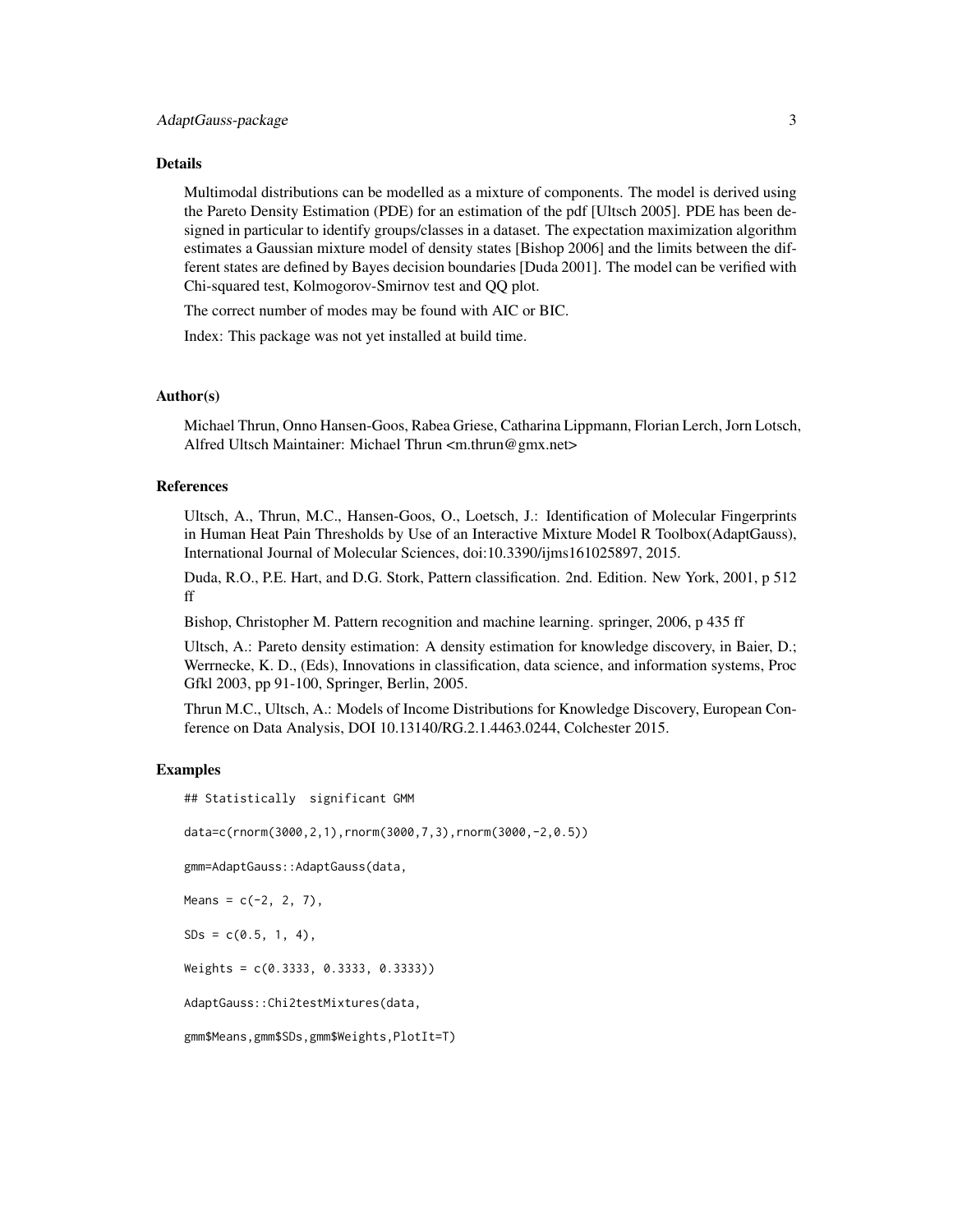```
AdaptGauss::QQplotGMM(data,gmm$Means,gmm$SDs,gmm$Weights)
## Statistically non significant GMM
data('LKWFahrzeitSeehafen2010')
gmm=AdaptGauss::AdaptGauss(LKWFahrzeitSeehafen2010,
Means = c(52.74, 385.38, 619.46, 162.08),
SDs = c(38.22, 93.21, 57.72, 48.36),
Weights = c(0.2434, 0.5589, 0.1484, 0.0749))
```
AdaptGauss::Chi2testMixtures(LKWFahrzeitSeehafen2010,

gmm\$Means,gmm\$SDs,gmm\$Weights,PlotIt=T)

AdaptGauss::QQplotGMM(LKWFahrzeitSeehafen2010,gmm\$Means,gmm\$SDs,gmm\$Weights)

<span id="page-3-1"></span>AdaptGauss *Adapt Gaussian Mixture Model (GMM)*

#### Description

Adapt interactively a Gaussians Mixture Model GMM to the empirical PDF of the data (generated by DataVisualizations::ParetoDensityEstimation) such that N(Means,SDs)\*Weights is a model for Data

# Usage

```
AdaptGauss(Data, Means = NaN, SDs = NaN, Weights = NaN,
                   ParetoRadius = NAN, LB = NAN, HB = NAN,
```
ListOfAdaptGauss, fast = T)

| Data    | Data for empirical PDF. Has to be an Array of values. NaNs and NULLs will be<br>deleted  |
|---------|------------------------------------------------------------------------------------------|
| Means   | Optional: Means of gaussians of GMM.                                                     |
| SDs     | Optional: StandardDevations of gaussians of GMM. (Has to be the same length<br>as Means) |
| Weights | Optional: Weights of gaussians of GMM. (Has to be the same length as Means)              |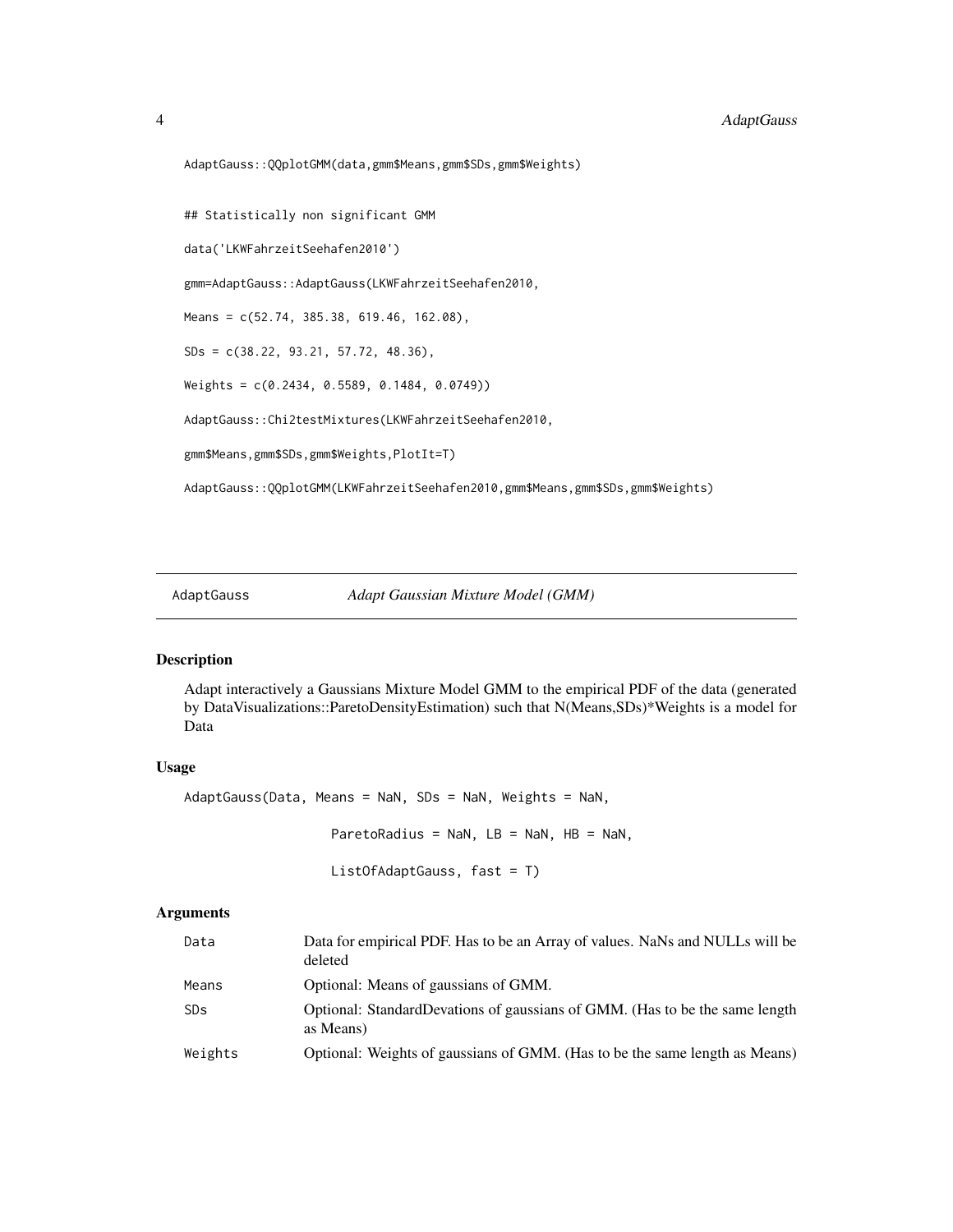# AdaptGauss 5

| ParetoRadius     | Optional: Pareto Radius of Pareto Desity Estimation (PDE).                                                                                                                                            |  |
|------------------|-------------------------------------------------------------------------------------------------------------------------------------------------------------------------------------------------------|--|
| LB.              | Optional: Low boundary of estimation. All values below LB will be deleted.<br>Default: min(Data)                                                                                                      |  |
| HB               | Optional: High boundary of estimation. All values above HB will be deleted.<br>Default: max(Data)                                                                                                     |  |
| ListOfAdaptGauss |                                                                                                                                                                                                       |  |
|                  | Optional: If editing of an existing Model is the goal, enables to give the Output<br>of AdaptGaus as the Input of AdaptGauss() instead of setting Means, SDs and<br>Weights separately                |  |
| fast             | Default=TRUE; FALSE: Using mclust's EM see function density Mclust of<br>that package, TRUE: Naive but faster EM implementation, which may be nu-<br>merical unstable, because log(gauss) is not used |  |

#### Details

Data: maximum length is 10000. If larger, Data will be randomly reduced to 10000 Elements. MeansIn/DeviationsIn/WeightsIN: If empty, either one or three Gaussian's are generated by kmeans algorithm. Pareto Radius: If empty: will be generated by DataVisualizations::ParetoDensityEstimation RMS: Root Mean Square error is normalized by RMS of Gaussian's with Mean=mean(data) and SD=sd(data), see [Ultsch et.al., 2015] for further details.

#### Value

| List with             |                                                                                                                                                                                                                            |
|-----------------------|----------------------------------------------------------------------------------------------------------------------------------------------------------------------------------------------------------------------------|
| Means                 | Means of Gaussian's.                                                                                                                                                                                                       |
| <b>SD<sub>S</sub></b> | Standard SDs of Gaussian's.                                                                                                                                                                                                |
| Weights               | Weights of Gaussian's.                                                                                                                                                                                                     |
| ParetoRadius          | Pareto Radius: Either ParetoRadiusIn, the pareto radius enerated by PretoDen-<br>sity Estimation (if no Pareto Radius in Input).                                                                                           |
| <b>RMS</b>            | Root Mean Square of Deviation between Gaussian Mixture Model GMM to the<br>empirical PDF. Normalized by RMS of one Gaussian with mean=meanrobust(data)<br>and sdev=stdrobust(data). Further Details in [Ultsch et al 2015] |
| BayesBoundaries       |                                                                                                                                                                                                                            |
|                       | vector[1:L-1], Bayes decision boundaries                                                                                                                                                                                   |

#### Author(s)

Onno Hansen-Goos, Michael Thrun

#### References

Ultsch, A., Thrun, M.C., Hansen-Goos, O., Loetsch, J.: Identification of Molecular Fingerprints in Human Heat Pain Thresholds by Use of an Interactive Mixture Model R Toolbox(AdaptGauss), International Journal of Molecular Sciences, doi:10.3390/ijms161025897, 2015.

Thrun M.C., Ultsch, A.: Models of Income Distributions for Knowledge Discovery, European Conference on Data Analysis, DOI 10.13140/RG.2.1.4463.0244, Colchester 2015.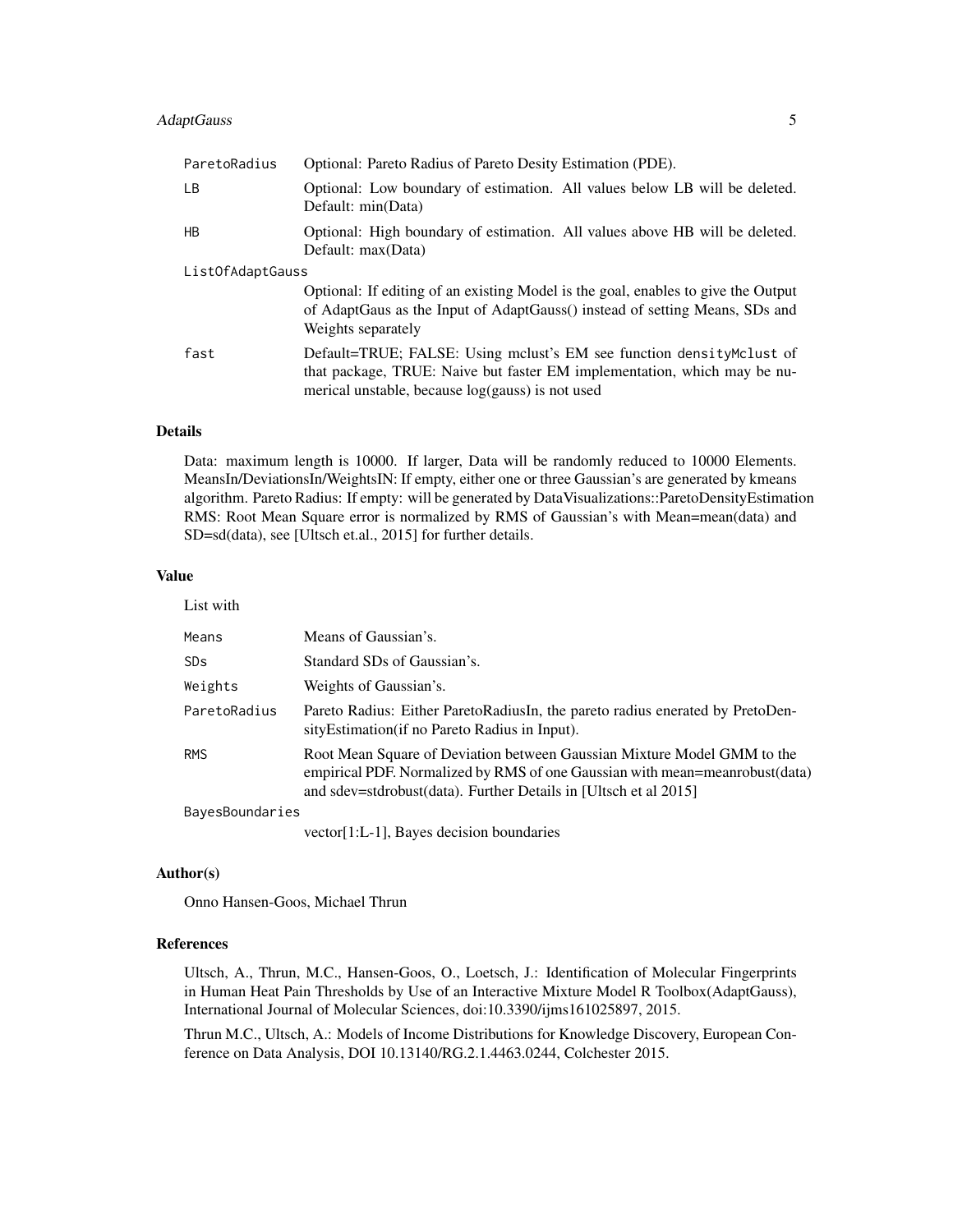# Examples

```
data1=c(rnorm(1000))
## Not run: Vals1=AdaptGauss(data1)
```

```
data2=c(rnorm(1000),rnorm(2000)+2,rnorm(1000)*2-1)
## Not run: Vals2=AdaptGauss(data2,c(-1,0,2),c(2,1,1),c(0.25,0.25,0.5),0.3,-6,6)
```
<span id="page-5-1"></span>Bayes4Mixtures *Posterioris of Bayes Theorem*

# Description

Calculates the posterioris of Bayes theorem

# Usage

```
Bayes4Mixtures(Data, Means, SDs, Weights, IsLogDistribution,
PlotIt, CorrectBorders, Color, xlab, lwd)
```
# Arguments

| Data                  | vector $(1:N)$ of data points                                                                                                                                   |
|-----------------------|-----------------------------------------------------------------------------------------------------------------------------------------------------------------|
| Means                 | vector[1:L] of Means of Gaussians (of GMM), $L =$ Number of Gaussians                                                                                           |
| <b>SD<sub>S</sub></b> | vector of standard deviations, estimated Gaussian Kernels, has to be the same<br>length as Means                                                                |
| Weights               | vector of relative number of points in Gaussians (prior probabilities), has to be<br>the same length as Means                                                   |
| IsLogDistribution     |                                                                                                                                                                 |
|                       | Optional, $==1$ if distribution(i) is a LogNormal, default vector of zeros of length<br>L                                                                       |
| PlotIt                | Optional, Default: FALSE; TRUE do a Plot                                                                                                                        |
| CorrectBorders        | Optional, ==TRUE data at right borders of GMM distribution will be assigned to<br>last gaussian, left border vice versa. (default ==FALSE) normal Bayes Theorem |
| Color                 | Optional, character vector of colors, default rainbow()                                                                                                         |
| xlab                  | Optional, label of x-axis, default 'Data', see intern R documentation                                                                                           |
| lwd                   | Width of Line, see intern R documentation                                                                                                                       |

# Details

See conference presentation for further explanation.

<span id="page-5-0"></span>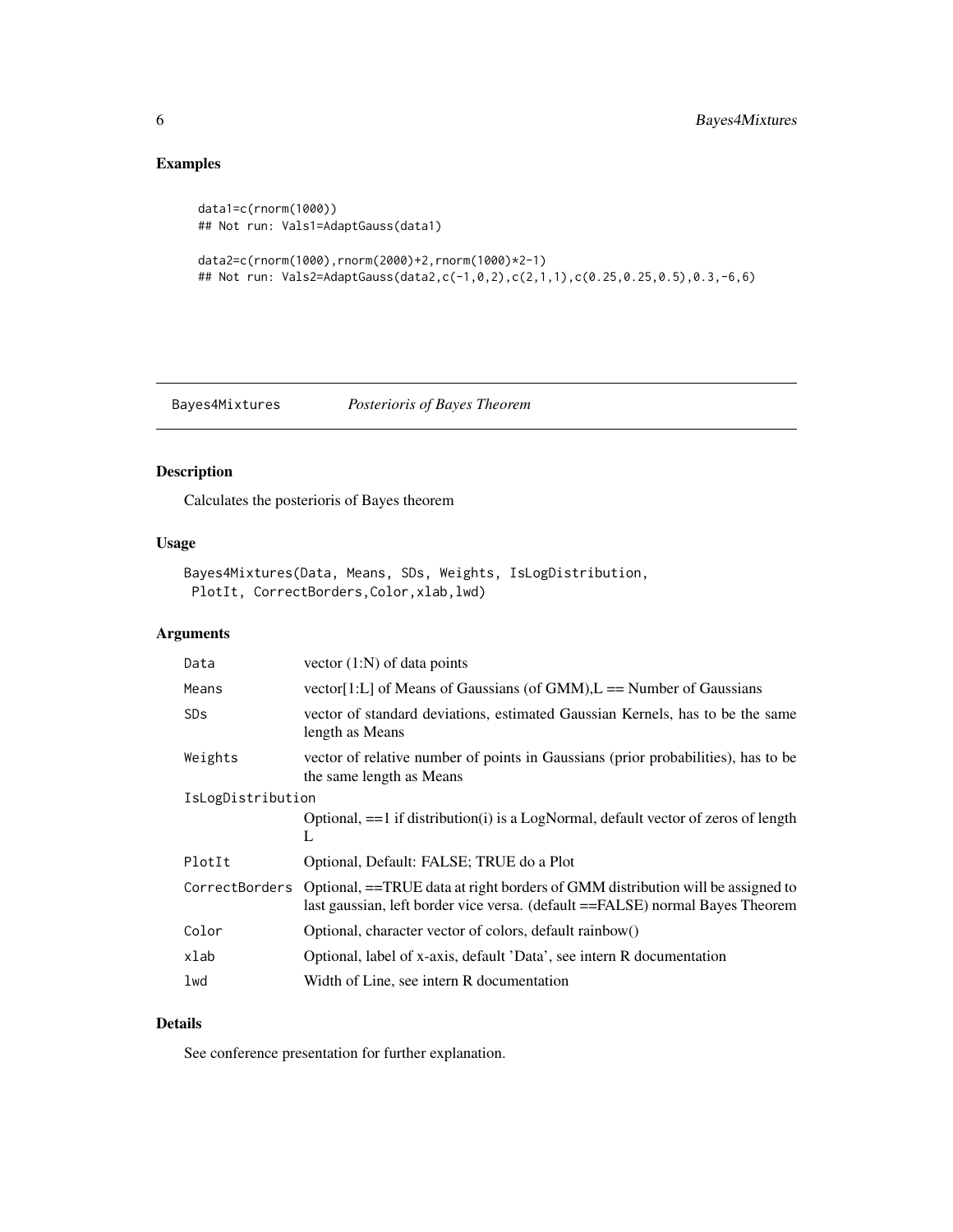# <span id="page-6-0"></span>BayesClassification 7

# Value

List with

```
Posteriors (1:N,1:L) of Posteriors corresponding to Data
NormalizationFactor
                 (1:N) denominator of Bayes theorem corresponding to Data
```
# Author(s)

Catharina Lippmann, Onno Hansen-Goos, Michael Thrun

#### References

Thrun M.C.,Ultsch, A.: Models of Income Distributions for Knowledge Discovery, European Conference on Data Analysis, DOI 10.13140/RG.2.1.4463.0244, Colchester 2015.

# See Also

[BayesDecisionBoundaries](#page-7-1),[AdaptGauss](#page-3-1)

BayesClassification *BayesClassification*

#### Description

Bayes Klassifikation den Daten zuordnen

#### Usage

```
BayesClassification(Data, Means, SDs, Weights, IsLogDistribution = Means
  * 0, ClassLabels = c(1:length(Means)))
```

| Data              | vector of Data                                                                                                                                |  |
|-------------------|-----------------------------------------------------------------------------------------------------------------------------------------------|--|
| Means             | vector[1:L] of Means of Gaussians (of GMM)                                                                                                    |  |
| SD <sub>S</sub>   | vector of standard deviations, estimated Gaussian Kernels, has to be the same<br>length as Means                                              |  |
| Weights           | vector of relative number of points in Gaussians (prior probabilities), has to be<br>the same length as Means                                 |  |
| IsLogDistribution |                                                                                                                                               |  |
|                   | Optional, == 1 if distribution(i) is a LogNormal, default vector of zeros of length<br>$1:$ L                                                 |  |
| ClassLabels       | Optional numbered class labels that are assigned to the classes. default (1:L), L<br>number of different components of gaussian mixture model |  |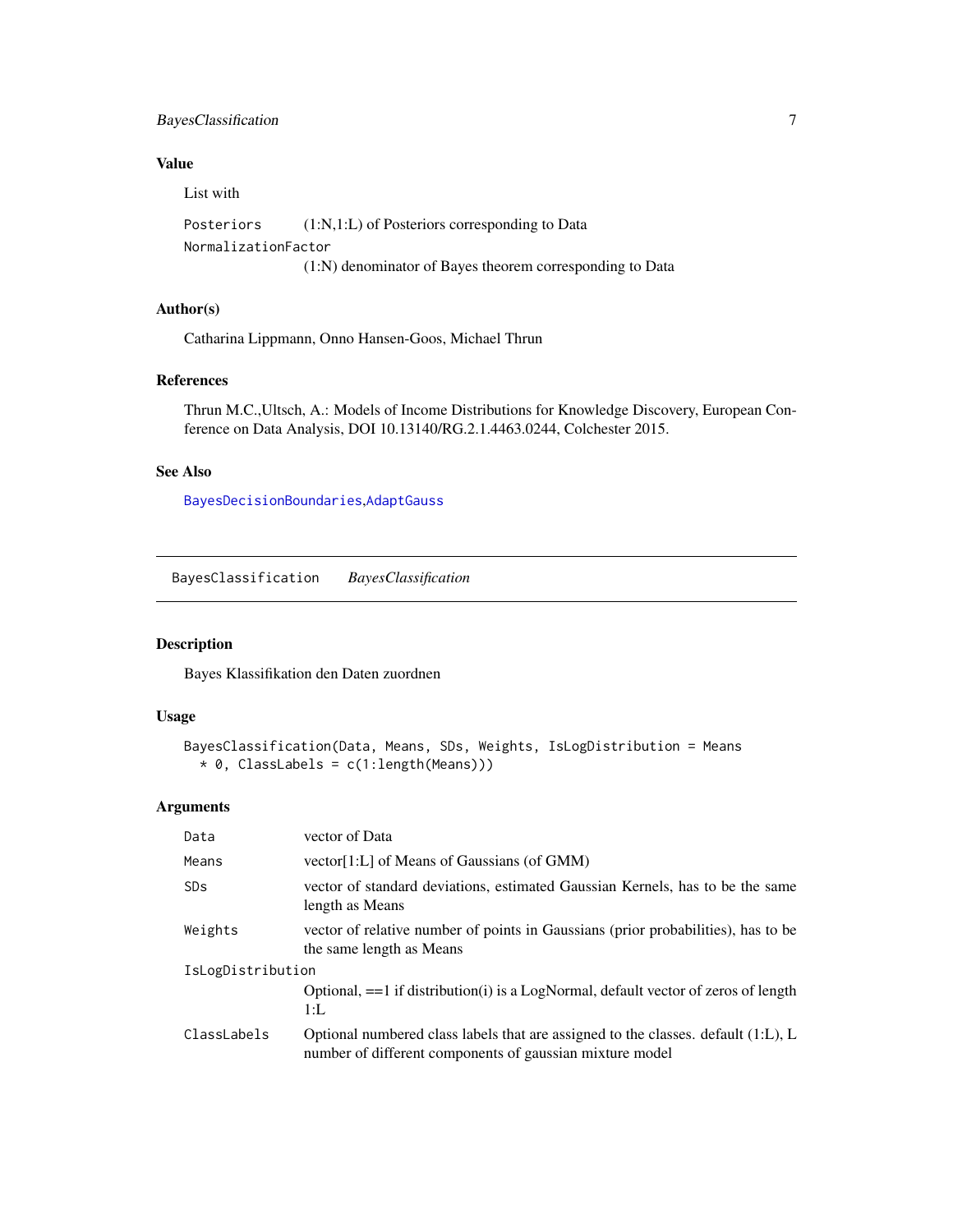# <span id="page-7-0"></span>Value

 $Cls(1:n,1:d)$  classiffication of Data, such that 1= first component of gaussian mixture model, 2= second component of gaussian mixture model and so on. For Every datapoint a number is returned.

# Author(s)

Michael Thrun

<span id="page-7-1"></span>BayesDecisionBoundaries

*Decision Boundaries calculated through Bayes Theorem*

# Description

Function finds the intersections of Gaussians or LogNormals

# Usage

BayesDecisionBoundaries(Means, SDs, Weights, IsLogDistribution, MinData, MaxData, Ycoor)

# Arguments

| Means                 | vector[1:L] of Means of Gaussians (of GMM)                                                                          |
|-----------------------|---------------------------------------------------------------------------------------------------------------------|
| <b>SD<sub>S</sub></b> | vector of standard deviations, estimated Gaussian Kernels, has to be the same<br>length as Means                    |
| Weights               | vector of relative number of points in Gaussians (prior probabilities), has to be<br>the same length as Means       |
| IsLogDistribution     |                                                                                                                     |
|                       | Optional, $==1$ if distribution(i) is a LogNormal, default vector of zeros of length<br>1:                          |
| MinData               | Optional, Beginning of range, where the Boundaries are searched for, default<br>min(M)                              |
| MaxData               | Optional, End of range, where the Boundaries are searched for, default $max(M)$                                     |
| Ycoor                 | Optional, Bool, if TRUE instead of vector of DecisionBoundaries list of Deci-<br>sionBoundaries and DBY is returned |

# Value

| DecisionBoundaries |                                                                                   |
|--------------------|-----------------------------------------------------------------------------------|
|                    | vector[1:L-1], Bayes decision boundaries                                          |
| <b>DBY</b>         | if (Ycoor==TRUE), y values at the cross points of the Gaussians is also returned, |
|                    | that the return is a list of Decision Boundaries and DBY                          |

# Author(s)

Michael Thrun, Rabea Griese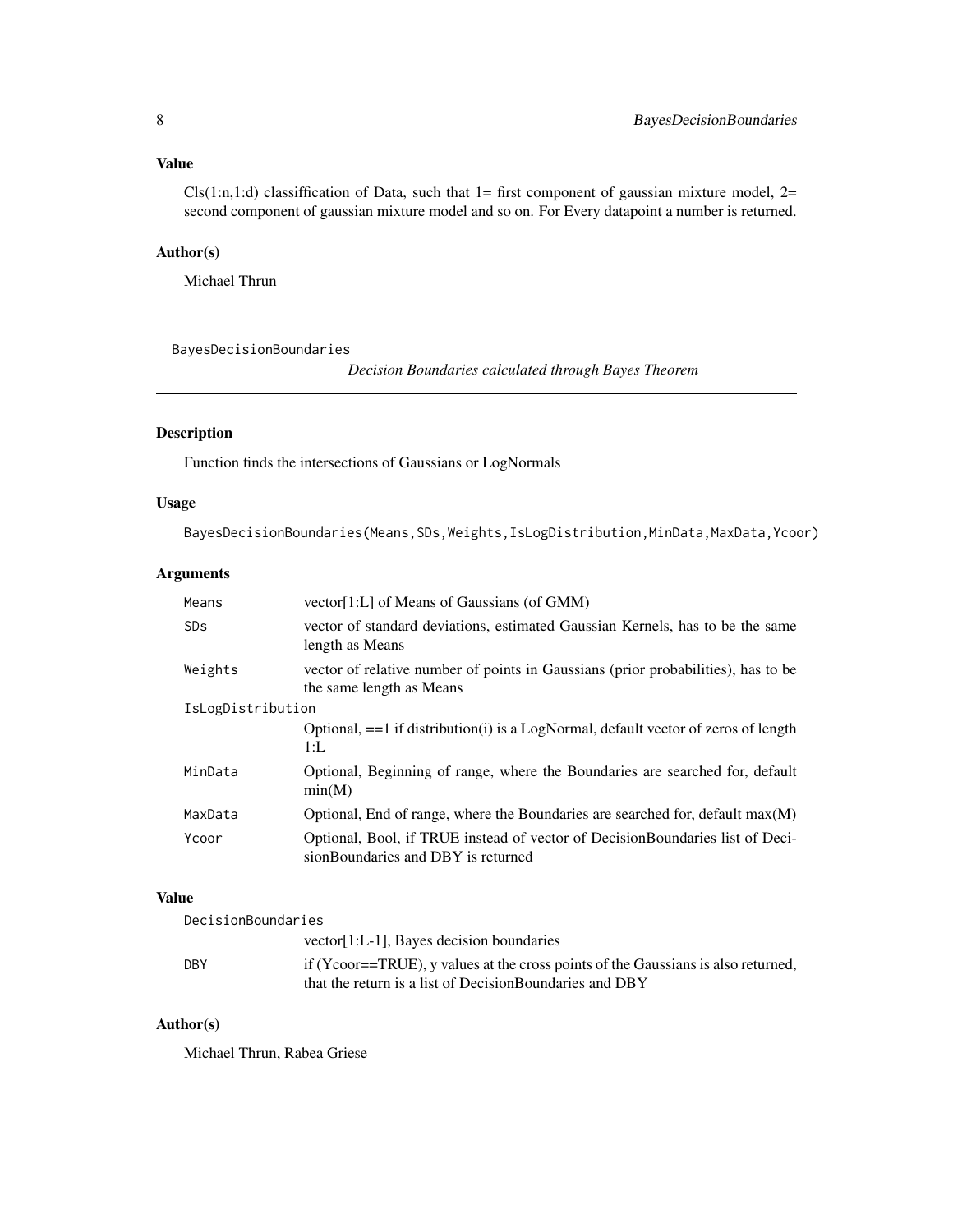# <span id="page-8-0"></span>BayesFor2GMM 9

# References

Duda, R. O., Hart, P. E., & Stork, D. G. (2001). Pattern classification. 2nd. Edition. New York, p. 512ff

#### See Also

[AdaptGauss](#page-3-1),[Intersect2Mixtures](#page-16-1),[Bayes4Mixtures](#page-5-1)

BayesFor2GMM *Posterioris of Bayes Theorem for a two group GMM*

# Description

Calculates the posterioris of Bayes theorem, splits the GMM in two groups beforehand.

# Usage

```
BayesFor2GMM(Data, Means, SDs, Weights, IsLogDistribution = Means * 0,
  Ind1 = c(1:floor(length(Means)/2)), Ind2 = c((floor(length(Means)/2))+ 1):length(Means)), PlotIt = 0, CorrectBorders = 0)
```
# Arguments

| Data                  | vector $(1:N)$ of data points                                                                                                                                            |
|-----------------------|--------------------------------------------------------------------------------------------------------------------------------------------------------------------------|
| Means                 | vector[1:L] of Means of Gaussians (of GMM), $L =$ Number of Gaussians                                                                                                    |
| <b>SD<sub>S</sub></b> | vector of standard deviations, estimated Gaussian Kernels, has to be the same<br>length as Means                                                                         |
| Weights               | vector of relative number of points in Gaussians (prior probabilities), has to be<br>the same length as Means                                                            |
| IsLogDistribution     |                                                                                                                                                                          |
|                       | Optional, $==1$ if distribution(i) is a LogNormal, default vector of zeros of length<br>L                                                                                |
| Ind1                  | indices from $(1:C)$ such that $[M(Ind1),S(Ind1),W(Ind1)]$ is one mixture, $[M(Ind2),S(Ind2)]$<br>, W(Ind2) 1 the second mixture default Ind1 = 1:C/2, Ind2 = $C/2+1$ :C |
| Ind <sub>2</sub>      | indices from $(1:C)$ such that $[M(Ind1),S(Ind1),W(Ind1)]$ is one mixture, $[M(Ind2),S(Ind2)]$<br>, W(Ind2) 1 the second mixture default Ind1 = 1:C/2, Ind2 = $C/2+1$ :C |
| PlotIt                | Optional, Default: FALSE; TRUE do a Plot                                                                                                                                 |
| CorrectBorders        | Optional, ==TRUE data at right borders of GMM distribution will be assigned to<br>last gaussian, left border vice versa. (default ==FALSE) normal Bayes Theorem          |

# Details

See conference presentation for further explanation.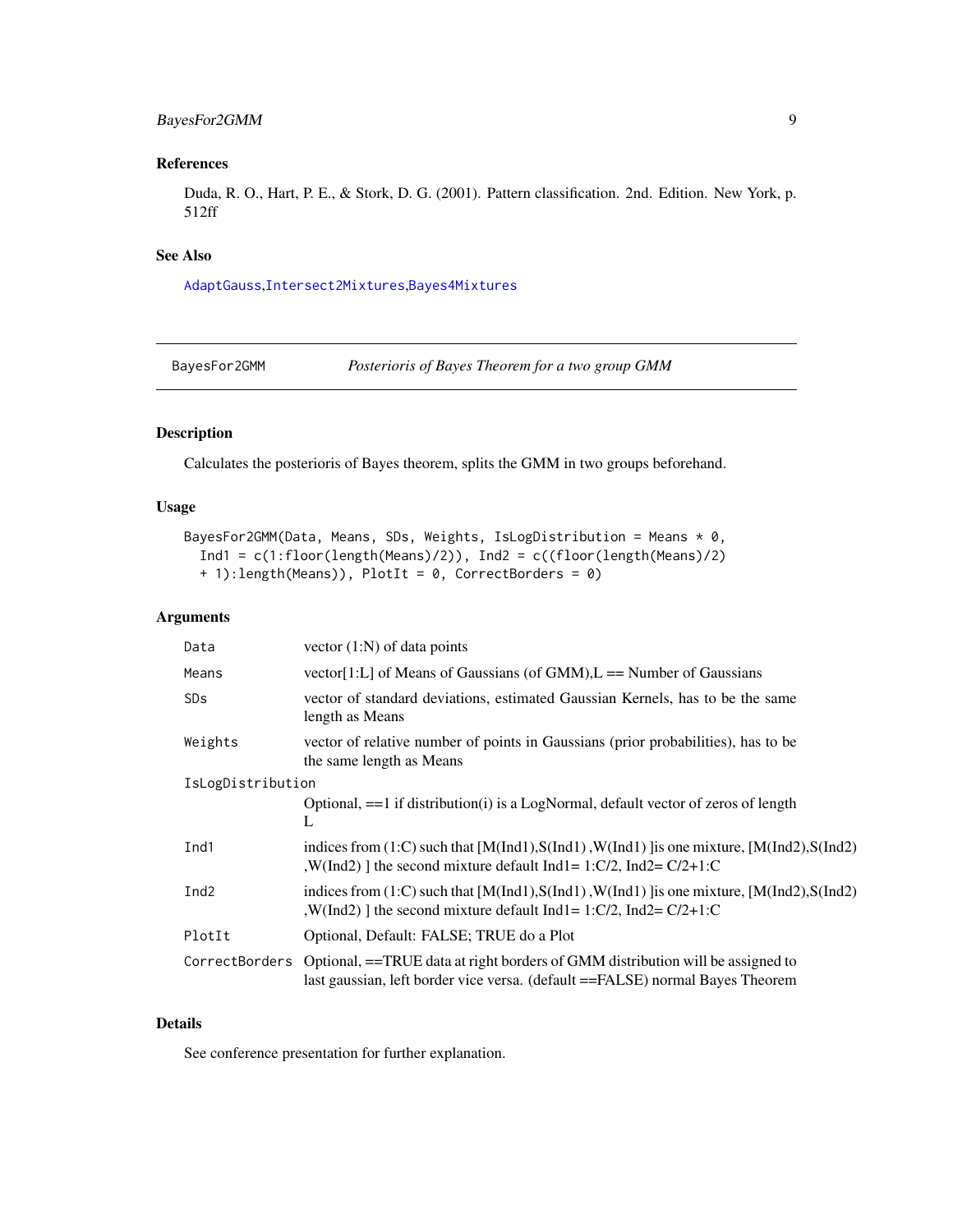# Value

List With

Posteriors: (1:N,1:L) of Posteriors corresponding to Data NormalizationFactor: (1:N) denominator of Bayes theorem corresponding to Data

#### Author(s)

Alfred Ultsch, Michael Thrun

#### References

Thrun M.C.,Ultsch, A.: Models of Income Distributions for Knowledge Discovery, European Conference on Data Analysis, DOI 10.13140/RG.2.1.4463.0244, Colchester 2015.

#### See Also

BayesDecisionBoundaries,AdaptGauss

CDFMixtures *cumulative distribution of mixture model*

#### Description

returns the cdf (cumulative distribution function) of a mixture model of gaussian or log gaussians

#### Usage

CDFMixtures(Kernels,Means,SDs,Weights,IsLogDistribution)

#### Arguments

| Kernels               | at these locations N(Means, Sdevs)*Weights is used for cdf calcuation, NOTE:<br>Kernels are usually (but not necessarily) sorted and unique |
|-----------------------|---------------------------------------------------------------------------------------------------------------------------------------------|
| Means                 | vector(1:L), Means of Gaussians, $L ==$ Number of Gaussians                                                                                 |
| <b>SD<sub>S</sub></b> | estimated Gaussian Kernels = standard deviations                                                                                            |
| Weights               | optional, relative number of points in Gaussians (prior probabilities): sum (Weights)<br>$=$ 1, default weight is 1/L                       |
| IsLogDistribution     |                                                                                                                                             |
|                       | Optional, if IsLogDistribution(i)==1, then mixture is lognormal default == $0*(1:L)$                                                        |

#### Value

List with CDFGaussMixture (1:N,1), cdf of Sum of SingleGaussians at Kernels CDFSingleGaussian (1:N,1:L) ,cdf of mixtures at Kernels

<span id="page-9-0"></span>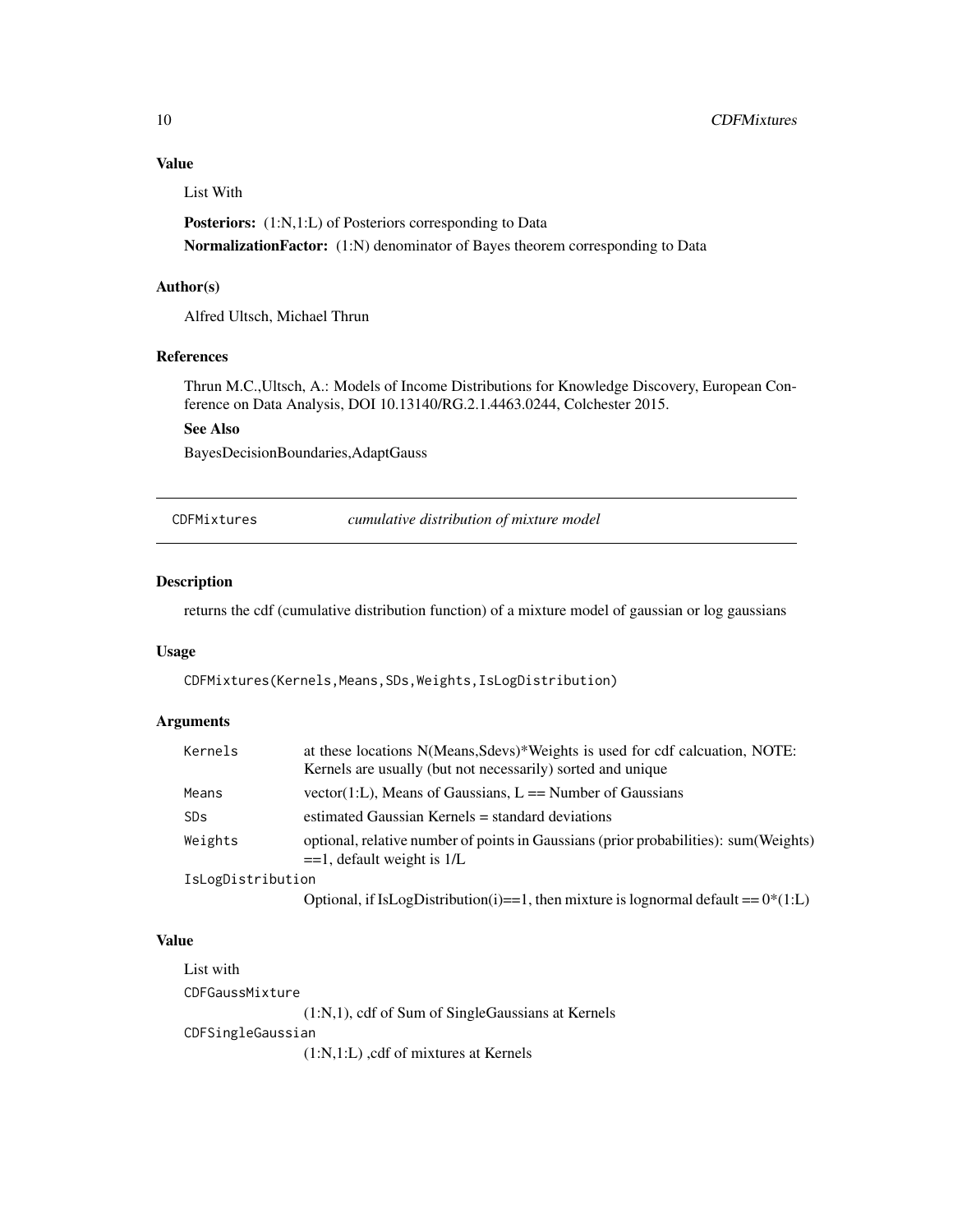#### <span id="page-10-0"></span>Chi2testMixtures 11

#### Author(s)

Rabea Griese

# See Also

[Chi2testMixtures](#page-10-1)

<span id="page-10-1"></span>Chi2testMixtures *Pearson's chi-squared goodness of fit test*

#### Description

Chi2testMixtures is goodness of fit test which establishes whether an observed distribution (data) differs from a Gauss Mixture Model (GMM). Returns a P value of a special case of a chi-square test and visualizes data versus a given GMM.

#### Arguments

| Data                  | vector of data points $(1:n)$                                                                             |
|-----------------------|-----------------------------------------------------------------------------------------------------------|
| Means                 | vector of Means of Gaussians (1:c)                                                                        |
| <b>SD<sub>S</sub></b> | vector of standard deviations, estimated Gaussian Kernels (1:c)                                           |
| Weights               | vector of relative number of points in Gaussians (prior probabilities) $(1,c)$                            |
| IsLogDistribution     |                                                                                                           |
|                       | Optional, if IsLogDistribution(i)==1, then mixture is lognormal, default vector<br>of zeros of length 1:L |
| PlotIt                | Optional, Default: FALSE, do a Plot of the compared cdfs and the KS-test dis-<br>tribution (Diff)         |
| UpperLimit            | Optional. test only for Data $\leq$ UpperLimit, Default = max(Data) i.e all Data.                         |
| VarName               | If PlotIt=TRUE, the name of the inspected variable, default 'Data'                                        |
| MonteCarloSampling    |                                                                                                           |
|                       | If MonteCarloSampling $= T$ montecarlo-sampling will be done for generation<br>of a test statistic.       |

#### Details

The null hypothesis is that the estimated data distribution does not differ significantly from the GMM. Let  $O_i$  be the observed features and  $E_i$  be the expected number E, than the test statistic is defined with the minimum chi-square estimate  $T=sum((O_i-i-E_i)^2/2/E_i)^*1/m$ , where m the number of data points. The expected number Ei may be derived for each bin. If there is a significant difference between the  $O_i$  and the  $E_i$ , the Pvalue is small and the null hypothesis can be rejected.

Further details, see [Thrun & Ultsch, 2015].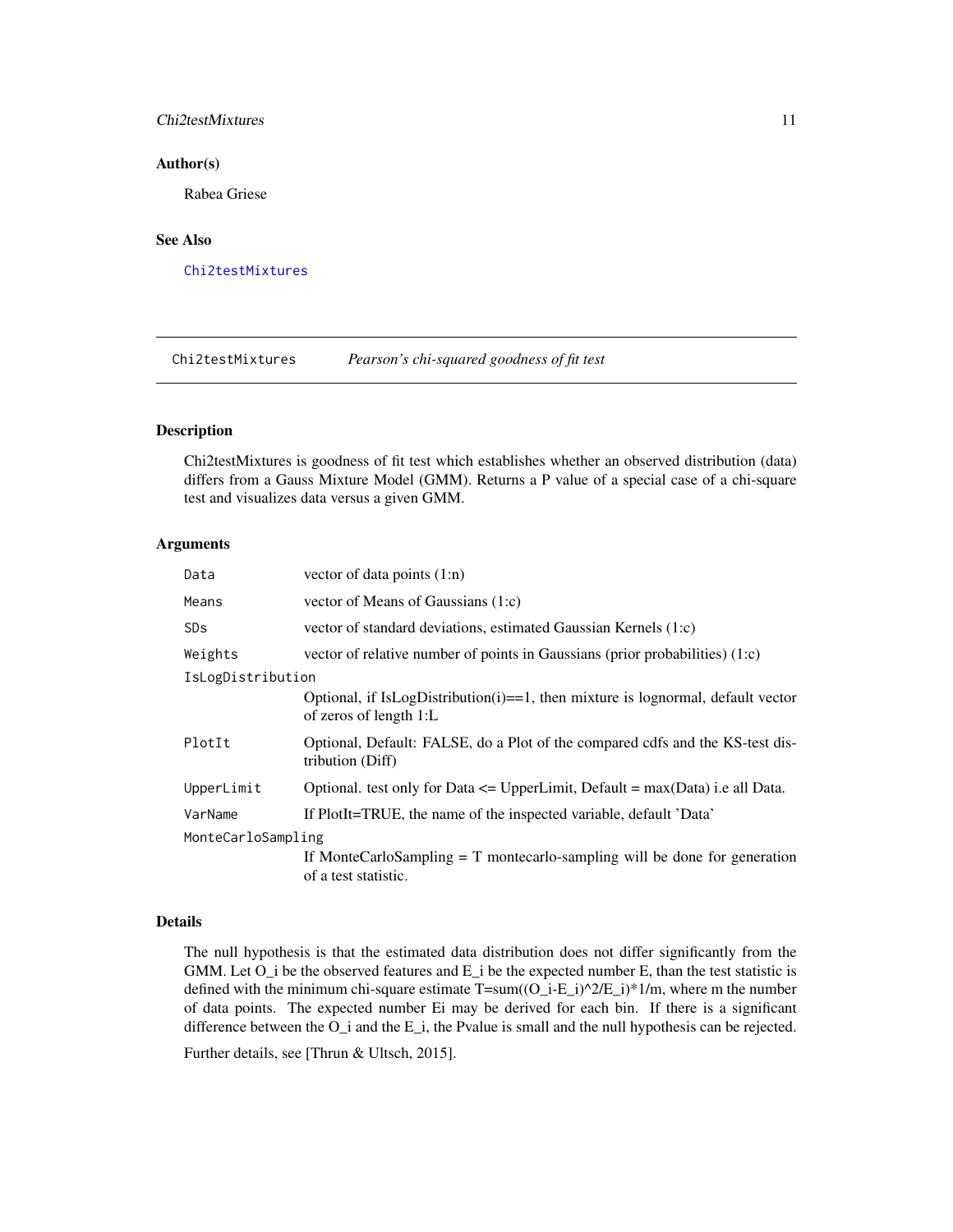# Value

| List with                     |                                                                                                                                                                                                               |
|-------------------------------|---------------------------------------------------------------------------------------------------------------------------------------------------------------------------------------------------------------|
| Pvalue                        | Pvalue of a suiting chi-square, Pvalue $==0$ if Pvalue $< 0.001$                                                                                                                                              |
| <b>BinCenters</b>             | bin centers                                                                                                                                                                                                   |
| ObsNrInBin<br>ExpectedNrInBin | No. of data in bin                                                                                                                                                                                            |
|                               | No. of data that should be in bin according to GMM                                                                                                                                                            |
| Chi2Value                     | the TestStatistic T i.e.: sum((ObsNrInBin(Ind)-ExpectedNrInBin(Ind))^2/ExpectedNrInBin(Ind))<br>with $Ind = find(ExpectedNrInBin = 10)$ The value of Chi 2Value is compared to<br>a chi-squared distribution. |

#### Note

The statistic assumption is that the the test statistic follows a chi square distribution. The number of degrees of freedom is equal to the number of datapoints n-1-3\*c

#### Author(s)

Rabea Griese, Michael Thrun

#### References

Hartung, J., Elpelt, B., and Kloesener, K.H.: Statistik, 8. Aufl. Verlag Oldenburg (1991).

Thrun, M. C., Ultsch, A.: Models of Income Distributions for Knowledge Discovery, European Conference on Data Analysis, DOI 10.13140/RG.2.1.4463.0244, pp. 28-29, Colchester 2015.

ClassifyByDecisionBoundaries

*Classify Data according to decision Boundaries*

#### Description

The Decision Boundaries calculated through Bayes Theorem.

# Usage

ClassifyByDecisionBoundaries(Data,DecisionBoundaries,ClassLabels)

| Data               | vector of Data                                                                                                                                   |
|--------------------|--------------------------------------------------------------------------------------------------------------------------------------------------|
| DecisionBoundaries |                                                                                                                                                  |
|                    | decision boundaries, BayesDecisionBoundaries                                                                                                     |
| ClassLabels        | Optional numbered class labels that are assigned to the classes. default $(1:L)$ , L<br>number of different components of gaussian mixture model |

<span id="page-11-0"></span>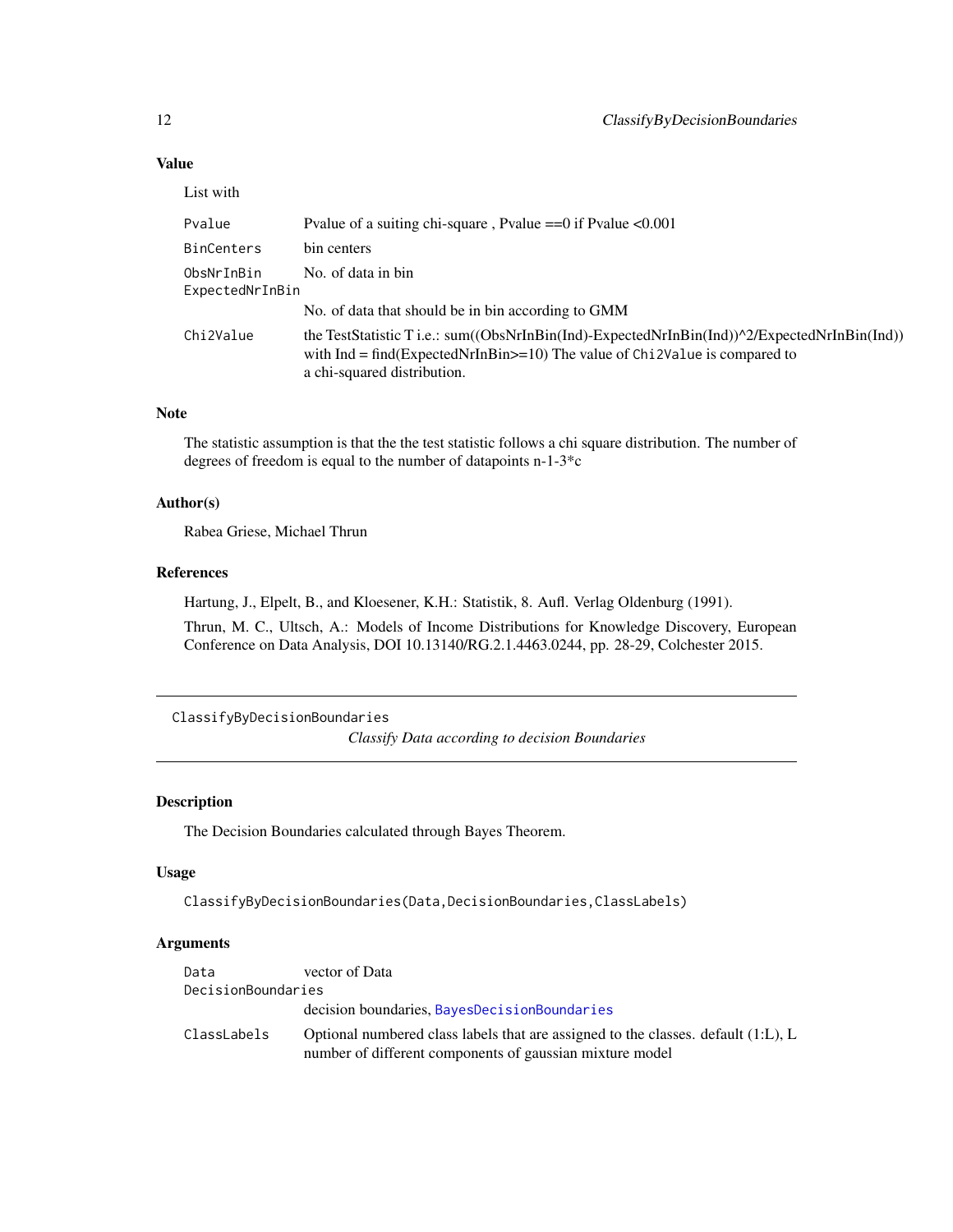#### <span id="page-12-0"></span>EMGauss 13

# Value

 $Cls(1:n,1:d)$  classiffication of Data, such that  $1=$  first component of gaussian mixture model,  $2=$ second component of gaussian mixture model and so on. For Every datapoint a number is returned.

#### Author(s)

Michael Thrun

# References

Duda, R. O., Hart, P. E., & Stork, D. G. (2001). Pattern classification. 2nd. Edition. New York, p. 512ff

#### See Also

[BayesDecisionBoundaries](#page-7-1), [Bayes4Mixtures](#page-5-1)

# EMGauss *EM Algorithm for GMM*

#### Description

Expectation-Maximization algorithm to calculate optimal Gaussian Mixture Model for given data in one Dimension.

#### Usage

EMGauss(Data, K, Means, SDs,Weights, MaxNumberofIterations,fast)

| Data                  | vector of data points                                                                                                                                                                              |
|-----------------------|----------------------------------------------------------------------------------------------------------------------------------------------------------------------------------------------------|
| K                     | estimated amount of Gaussian Kernels                                                                                                                                                               |
| Means                 | vector(1:L), Means of Gaussians, $L ==$ Number of Gaussians                                                                                                                                        |
| <b>SD<sub>S</sub></b> | estimated Gaussian Kernels = standard deviations                                                                                                                                                   |
| Weights               | optional, relative number of points in Gaussians (prior probabilities): sum (Weights)<br>$==1$ , default weight is 1/L                                                                             |
| MaxNumberofIterations |                                                                                                                                                                                                    |
|                       | Optional, Number of Iterations; default=10                                                                                                                                                         |
| fast                  | Default: FALSE: Using melust's EM see function density Melust of that pack-<br>age, TRUE: Naive but faster EM implementation, which may be numerical un-<br>stable, because log(gauss) is not used |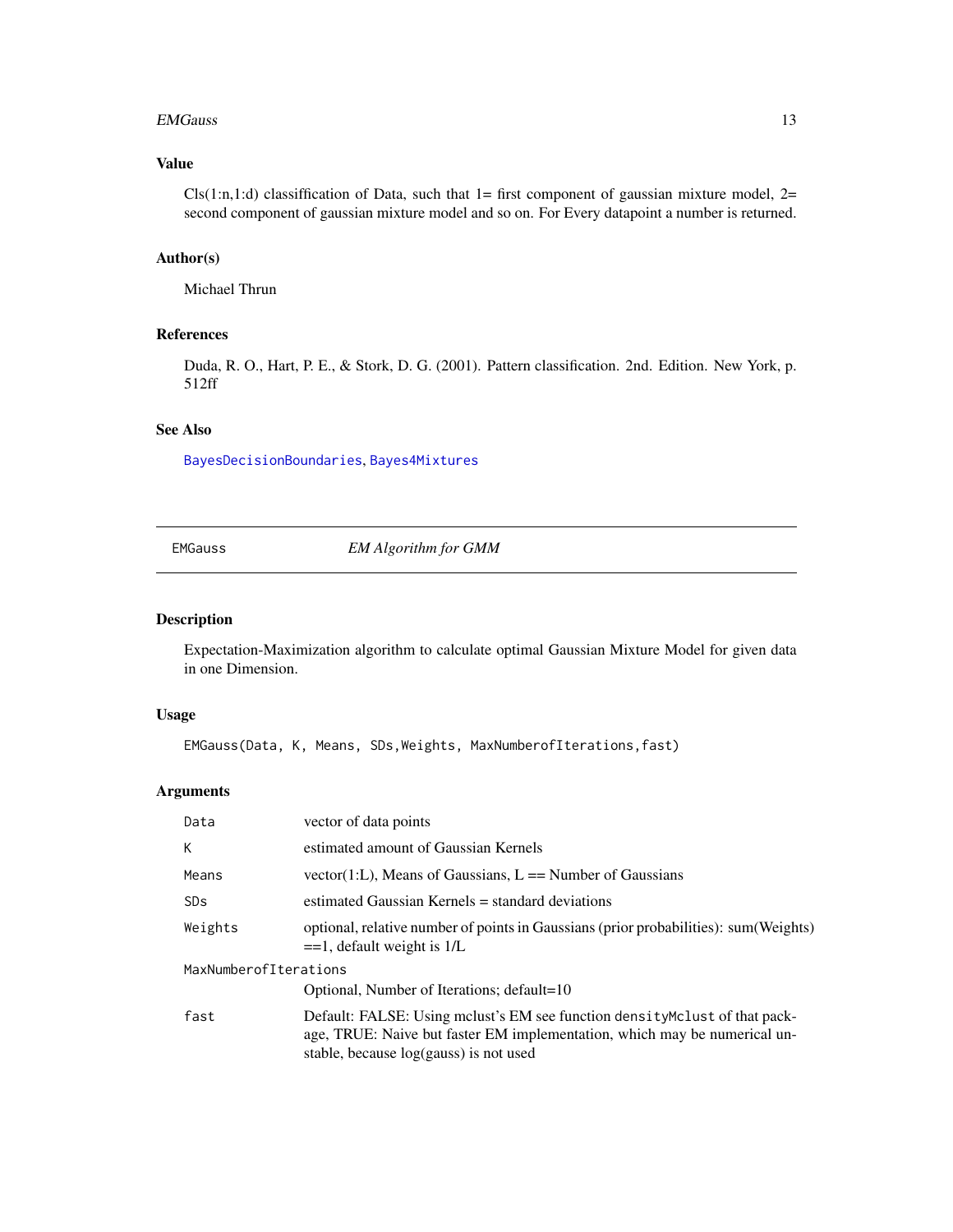# <span id="page-13-0"></span>Details

No adding or removing of Gaussian kernels. Number of Gaussian hast to be set by the length of the vector of Means, SDs and Weights. This EM is only for univariate data. For multivariate data see package mclust

#### Value

List with

| Means           | means of GMM generated by EM algorithm               |
|-----------------|------------------------------------------------------|
| SD <sub>S</sub> | standard deviations of GMM generated by EM algorithm |
| Weights         | prior probabilities of Gaussians                     |

#### Author(s)

Onno Hansen-Goos, Michael Thrun, Florian Lerch

# References

Bishop, Christopher M. Pattern recognition and machine learning. springer, 2006, p 435 ff

#### See Also

[AdaptGauss](#page-3-1)

GMMplot\_ggplot2 *Plots the Gaussian Mixture Model (GMM) withing ggplot2*

# Description

PlotMixtures and PlotMixturesAndBoundaries for ggplot2

# Usage

```
GMMplot_ggplot2(Data, Means, SDs, Weights,
```
BayesBoundaries, SingleGausses = TRUE, Hist = FALSE)

| Data                  | vector $(1:N)$ of data points                                                                                 |
|-----------------------|---------------------------------------------------------------------------------------------------------------|
| Means                 | vector [1:L] of Means of Gaussians (of GMM), $L =$ Number of Gaussians                                        |
| <b>SD<sub>S</sub></b> | vector of standard deviations, estimated Gaussian Kernels, has to be the same<br>length as Means              |
| Weights               | vector of relative number of points in Gaussians (prior probabilities), has to be<br>the same length as Means |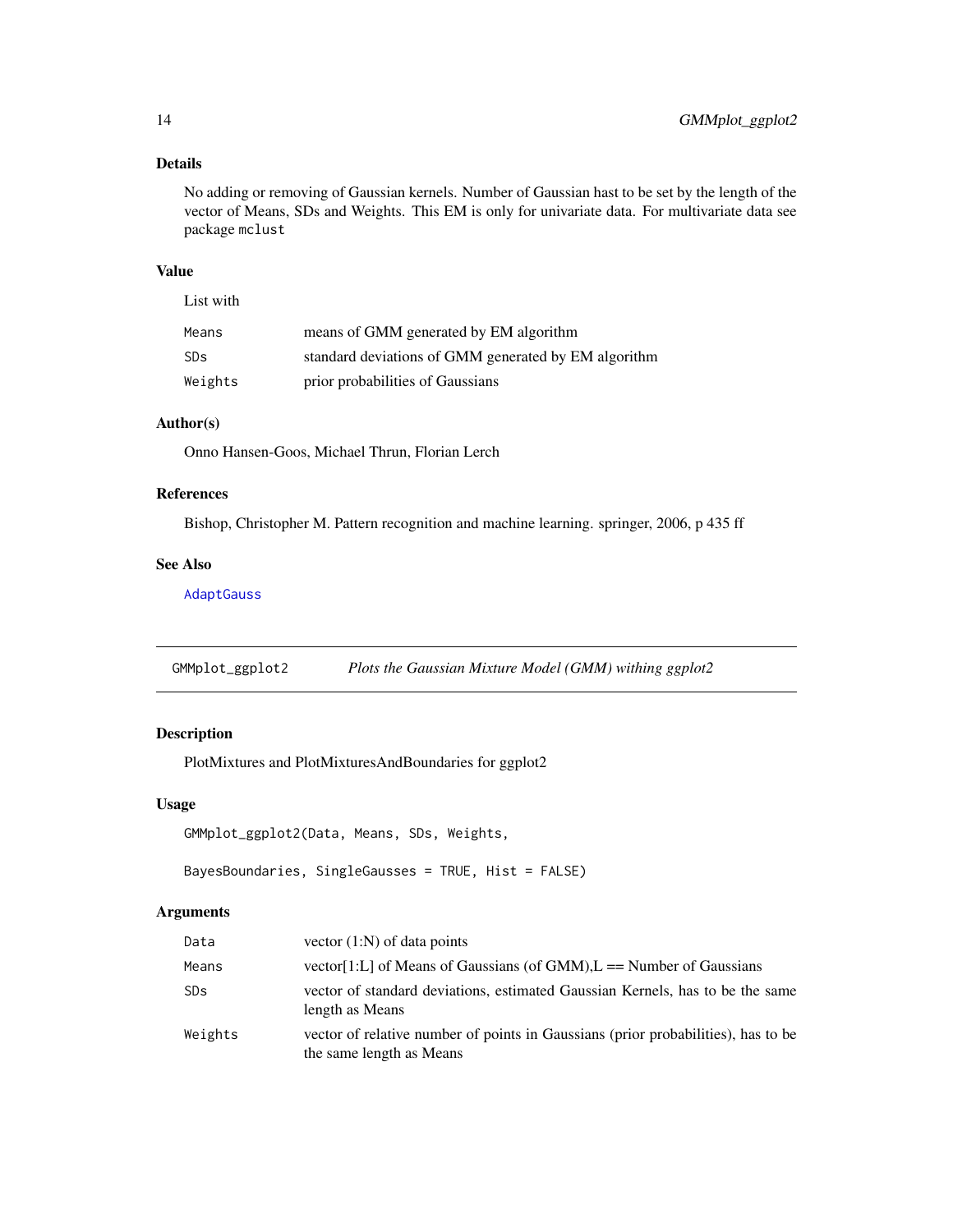<span id="page-14-0"></span>

| BayesBoundaries |                                                                                           |
|-----------------|-------------------------------------------------------------------------------------------|
|                 | Optional, x values for baye boundaries, if missing 'BayesDecisionBoundaries'<br>is called |
| SingleGausses   | Optional, SingleGausses=T than components of the mixture in blue will be<br>shown.        |
| Hist            | Optional, geom_histogram overlayed                                                        |

#### Value

ggplot2 object

# Note

MT standardized code for CRAN and added dec boundaries and doku

### Author(s)

Joern Loetsch, Michael Thrun (ctb)

#### See Also

[PlotMixturesAndBoundaries](#page-23-1), [PlotMixtures](#page-22-1), [BayesDecisionBoundaries](#page-7-1)

# Examples

```
data=c(rnorm(1000),rnorm(2000)+2,rnorm(1000)*2-1)
```
GMMplot\_ggplot2(data,c(-1,0,2),c(2,1,1),c(0.25,0.25,0.5),SingleGausses=TRUE)

InformationCriteria4GMM

*Information Criteria For GMM*

# Description

Calculates the AIC and BIC criteria

# Usage

InformationCriteria4GMM(Data, Means, SDs, Weights, IsLogDistribution)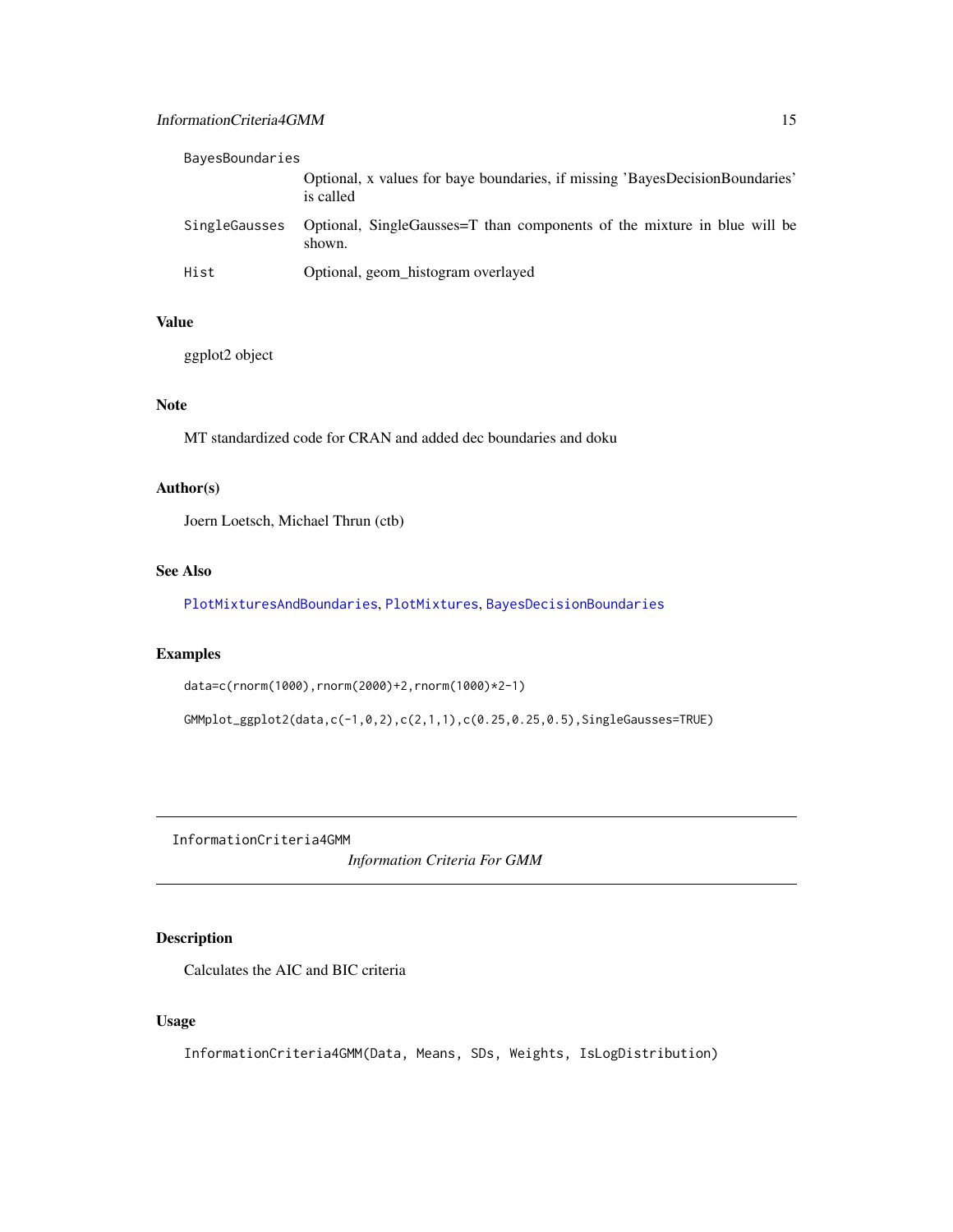#### <span id="page-15-0"></span>**Arguments**

| Data                  | vector $(1:N)$ of data points                                                                                                                 |  |
|-----------------------|-----------------------------------------------------------------------------------------------------------------------------------------------|--|
| Means                 | vector [1:L] of Means of Gaussians (of GMM), $L =$ Number of Gaussians                                                                        |  |
| <b>SD<sub>S</sub></b> | vector of standard deviations, estimated Gaussian Kernels, has to be the same<br>length as Means                                              |  |
| Weights               | vector of relative number of points in Gaussians (prior probabilities), has to be<br>the same length as Means                                 |  |
| IsLogDistribution     |                                                                                                                                               |  |
|                       | Optional, == 1 if distribution(i) is a LogNormal, default vector of zeros of length<br>L, LogNormal Modes are at this point only experimental |  |

# Details

AIC =  $2*k - 2*LogLikelihood$ ,  $k = nr$ . of model parameter =  $3*Nr$ . of Gaussians One Gaussian: K=2 (Weight is then not an parameter!) SMALL SAMPLE CORRECTION: for n= nr of Data and  $n < 40$  \* k, AIC is adjusted to AIC=AIC+  $(2*k*(k+1))/(n-k-1)$ 

 $BIC = k^* log(n) - 2*LogLikelihood$ 

Only for a Gaussian Mixture Model (GMM) verified, for the Log Gaussian, Gaussian, Log Gaussian (LGL) Model only experimental

#### Value

List with

| K.            | Number of gaussian mixtures                           |
|---------------|-------------------------------------------------------|
| AIC           | Akaike Informations criterium                         |
| BIC           | Bayes Information criterium                           |
| LogLikelihood | LogLikelihood of GMM, see LogLikelihood4Mixtures      |
| PDFmixture    | probability density function of GMM, see Pdf4Mixtures |
| LogPDFdata    | log(PDFmixture)                                       |

# Author(s)

Michael Thrun

# References

Aubert, A. H., Thrun, M. C., Breuer, L., & Ultsch, A.: Knowledge discovery from data structure: hydrology versus biology controlled in-stream nitrate concentration, Scientific reports, Vol. (in revision), pp., 2016.

Aho, K., Derryberry, D., & Peterson, T.: Model selection for ecologists: the worldviews of AIC and BIC. Ecology, 95(3), pp. 631-636, 2014.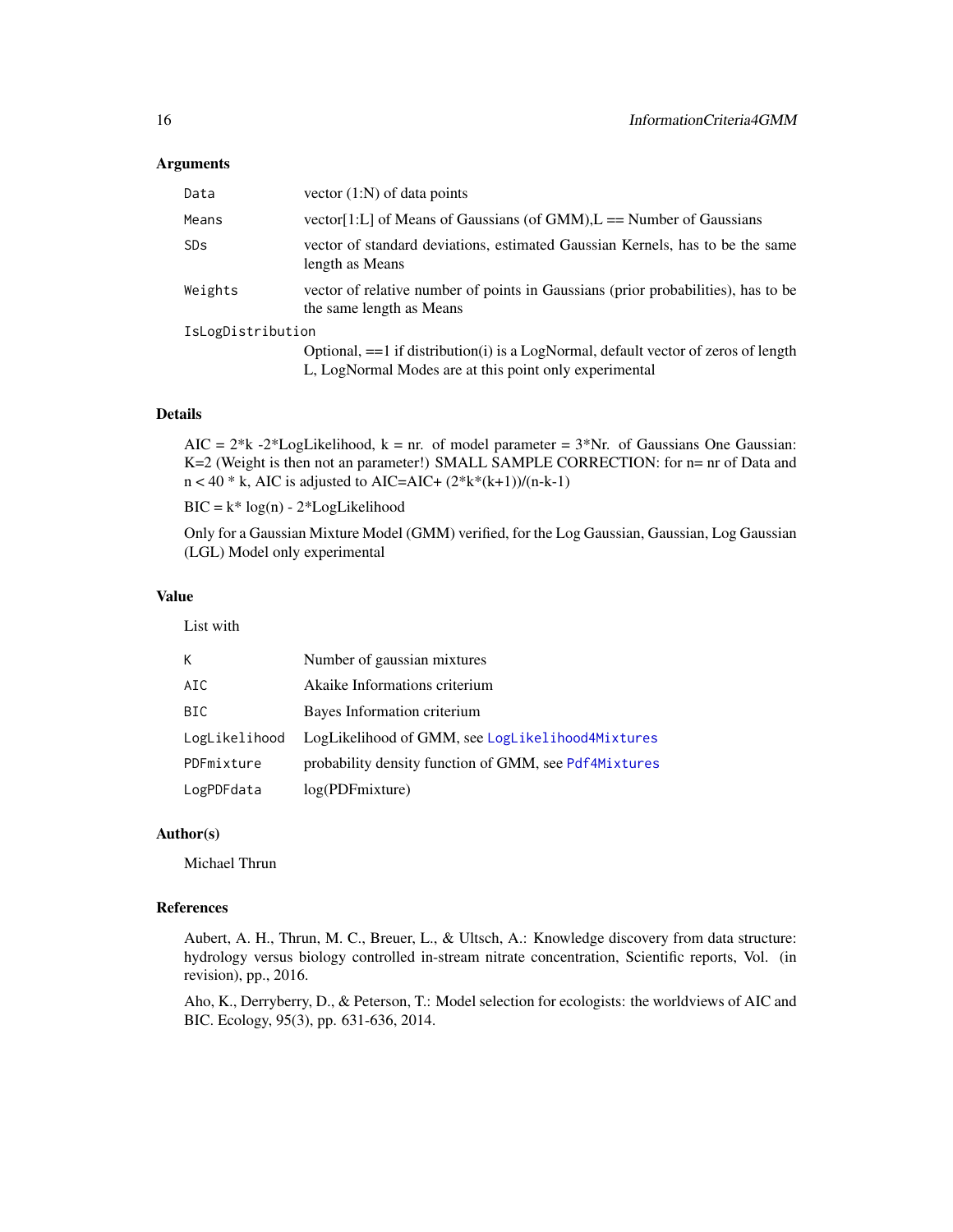# <span id="page-16-1"></span><span id="page-16-0"></span>Description

Finds the intersect of two gaussians or log gaussians

# Usage

Intersect2Mixtures(Mean1,SD1,Weight1,Mean2,SD2,Weight2,IsLogDistribution,MinData,MaxData)

# Arguments

| Mean1             | mean of 1.gaussian                                                                           |  |
|-------------------|----------------------------------------------------------------------------------------------|--|
| SD <sub>1</sub>   | standard deviations of 1. gaussian                                                           |  |
| Weight1           | weight of 1. guassian                                                                        |  |
| Mean <sub>2</sub> | mean of 2. gaussian                                                                          |  |
| SD <sub>2</sub>   | standard deviations of 2. gaussian                                                           |  |
| Weight2           | weight of 2. guassian                                                                        |  |
| IsLogDistribution |                                                                                              |  |
|                   | Optional, $==1$ if distribution(i) is a LogNormal, default vector of zeros of length<br>2    |  |
| MinData           | Optional, Beginning of range, where the intersect is searched for, default min(Mean1, Mean2) |  |
| MaxData           | Optional, End of range, where the intersect is searched for, default max (Mean1, Mean2)      |  |

#### Value

| CutX | x value, where gaussian 1=gaussian2 |  |
|------|-------------------------------------|--|
| CutY | y value, where gaussian 1=gaussian2 |  |

# Author(s)

Michael Thrun, Rabea Griese

# See Also

[BayesDecisionBoundaries](#page-7-1)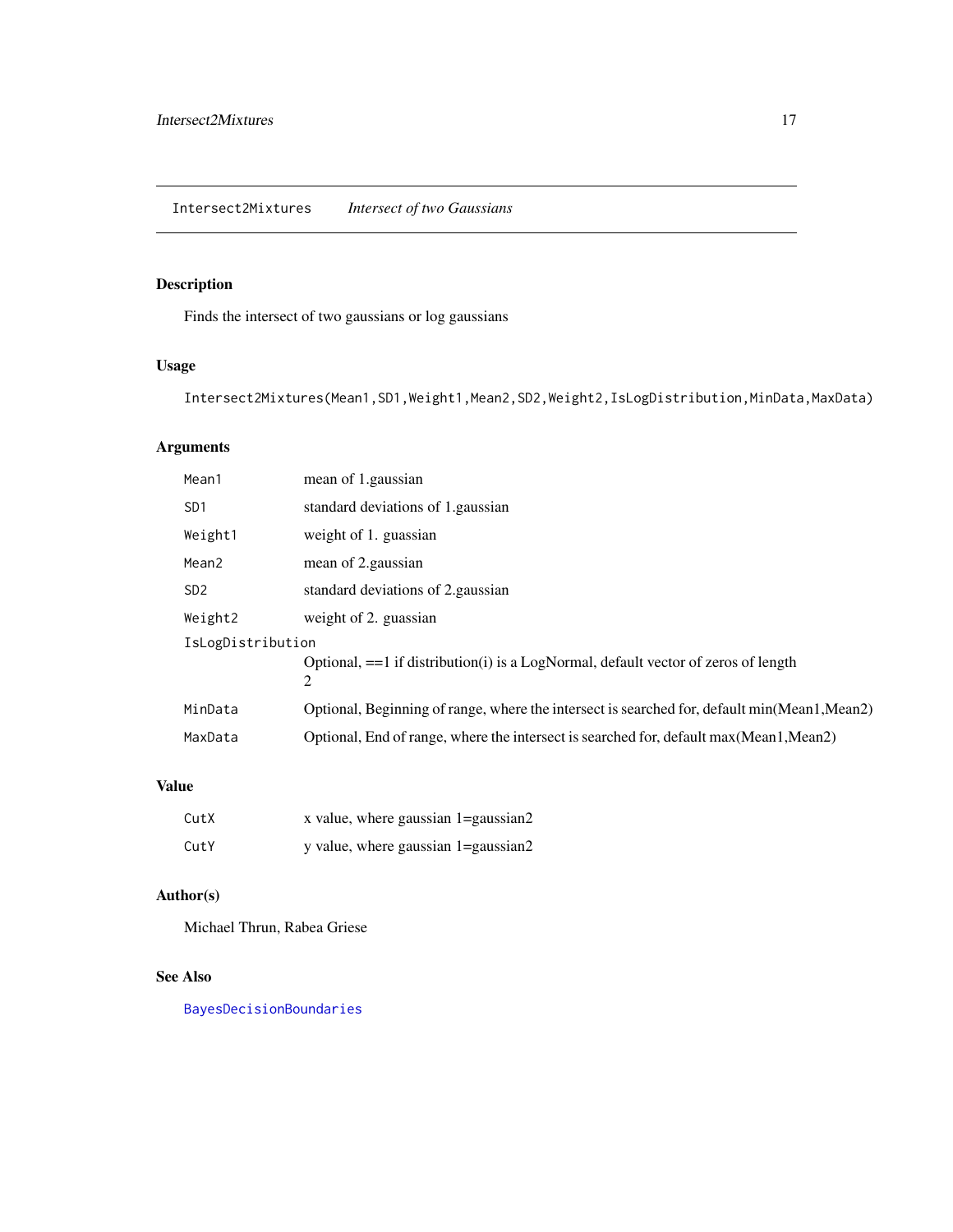<span id="page-17-0"></span>

# Description

Returns a P value and visualizes for Kolmogorov-Smirnov test of Data versus a given Gauss Mixture Model

#### Usage

KStestMixtures(Data,Means,SDs,Weights,IsLogDistribution,PlotIt,UpperLimit,Silent)

# Arguments

| Data                  | vector of data points                                                                                            |  |
|-----------------------|------------------------------------------------------------------------------------------------------------------|--|
| Means                 | vector of Means of Gaussians                                                                                     |  |
| <b>SD<sub>S</sub></b> | vector of standard deviations, estimated Gaussian Kernels                                                        |  |
| Weights               | vector of relative number of points in Gaussians (prior probabilities)                                           |  |
| IsLogDistribution     |                                                                                                                  |  |
|                       | Optional, if IsLogDistribution(i)==1, then mixture is lognormal, default vector<br>of zeros of length 1:L        |  |
| PlotIt                | Optional, Default: FALSE, do a Plot of the compared cdfs and the KS-test dis-<br>tribution (Diff)                |  |
| UpperLimit            | Optional. test only for Data $\leq$ UpperLimit, Default = max(Data) i.e all Data.                                |  |
| Silent                | Optional, default=TRUE, If FALSE, shows progress of computation by points<br>(On windows systems a progress bar) |  |

#### Details

The null hypothesis is that the estimated data distribution does not differ significantly from the GMM. If there is a significant difference, then the Pvalue is small and the null hypothesis is rejected.

# Value

List with

| <b>LADU 77 IUII</b> |                                                                              |
|---------------------|------------------------------------------------------------------------------|
| Pvalue              | Pvalue of a suiting Kolmogorov-Smirnov test, Pvalue $==0$ if Pvalue $<0.001$ |
| DataKernels         | such that plot(DataKernels,DataCDF) gives the cdf(Data)                      |
| DataCDF             | such that plot(DataKernels,DataCDF) gives the cdf(Data)                      |
| CDFGaussMixture     |                                                                              |
|                     | No. of data that should be in bin according to GMM                           |

Author(s)

Michael Thrun, Alfred Ultsch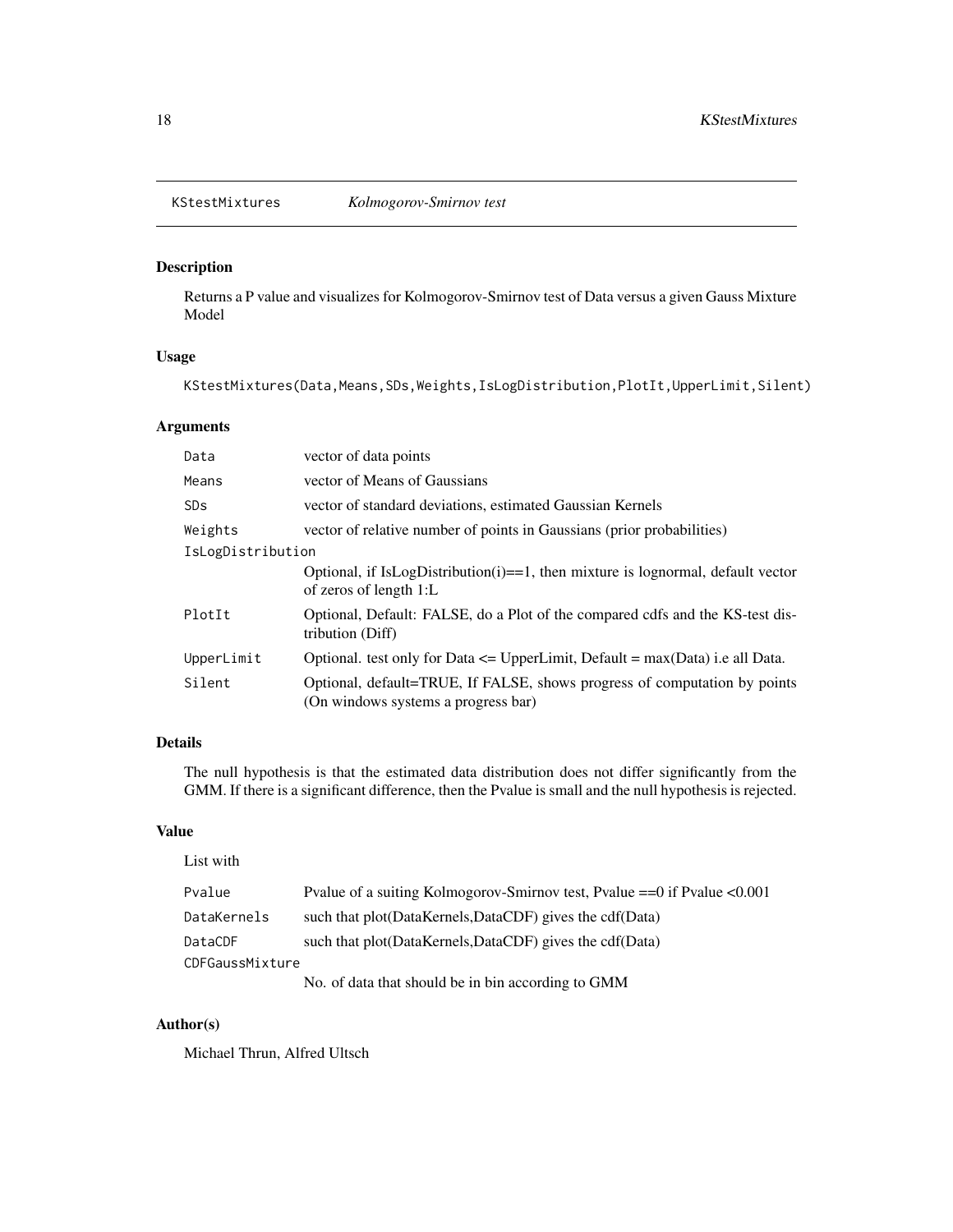# <span id="page-18-0"></span>References

Smirnov, N., Table for Estimating the Goodness of Fit of Empirical Distributions. 1948, (2), 279- 281.

# LikelihoodRatio4Mixtures

*Likelihood Ratio for Gaussian Mixtures*

# Description

Computes the likelihood ratio for two Gaussian Mixture Models.

#### Usage

LikelihoodRatio4Mixtures(Data,NullMixture,OneMixture,PlotIt,LowerLimit,UpperLimit)

# Arguments

| Data        | Data points.                                                                                                                                           |
|-------------|--------------------------------------------------------------------------------------------------------------------------------------------------------|
| NullMixture | A Matrix: cbind(Means0,SDs0,Weights0) or cbind(Means0,SDs0,Weights0,IsLog0).<br>The null model; usually with less Gaussians than the OneMixture        |
| OneMixture  | A Matrix: cbind(Means1,SDs1,Weights1) or cbind(Means1,SDs1,Weights1,IsLog1).<br>The alternative model usually with more Gaussians than the OneMixture. |
| PlotIt      | Optional: zero or one. o a Plot of the compared cdf's and the KS-test distribution<br>(Diff)                                                           |
| LowerLimit  | Optional: test only for Data $\geq$ LowerLimit, Default = min(Data) i.e all Data.                                                                      |
| UpperLimit  | Optional: test only for Data $\leq$ UpperLimit, Default = max(Data) i.e all Data.                                                                      |

#### Value

List with

| Pvalue            | the error that we make, if we accept OneMixture as the better Model over the |
|-------------------|------------------------------------------------------------------------------|
|                   | NullMixture                                                                  |
| NullLogLikelihood |                                                                              |
|                   | log likelihood of GMM Null                                                   |
| OneLogLikelihood  |                                                                              |
|                   | log likelihood of GMM One                                                    |

# Author(s)

Alfred Ultsch, Michael Thrun, Catharina Lippmann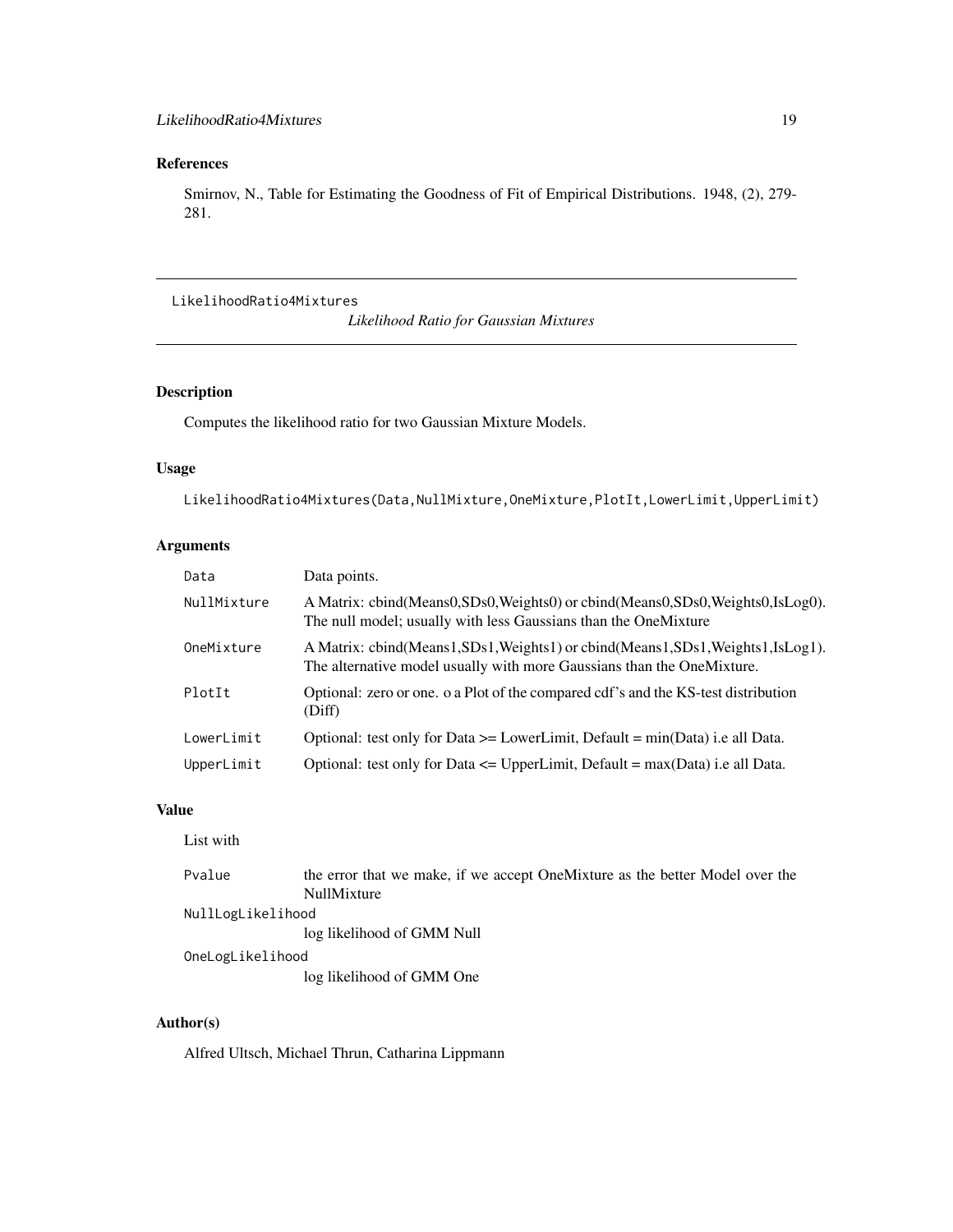# Examples

```
data2=c(rnorm(1000),rnorm(2000)+2,rnorm(1000)*2-1)
## Not run: Vals=AdaptGauss(data2,c(-1,0,2),c(2,1,1),c(0.25,0.25,0.5),0.3,-6,6)
NullMixture=cbind(Vals$Means,Vals$SDs,Vals$Weights)
```
## End(Not run)

```
## Not run: Vals2=AdaptGauss(data2,c(-1,0,2,3),c(2,1,1,1),c(0.25,0.25,0.25,0.25),0.3,-6,6)
OneMixture=cbind(Vals2$Means,Vals2$SDs,Vals2$Weights)
```

```
## End(Not run)
 ## Not run:
 res=LikelihoodRatio4Mixtures(Data,NullMixture,OneMixture,T)
```
## End(Not run)

LKWFahrzeitSeehafen2010

*Truck driving time seaport 2010*

#### Description

Truck driving time to seaports measured in 2010.

#### Usage

```
data("LKWFahrzeitSeehafen2010")
```
#### Format

The format is: num [1:11441] 84.7 13.2 11.5 41.4 52.9 ...

#### References

Behnisch, M., Ultsch, A.: Knowledge Discovery in Spatial Planning Data - A Concept for Cluster Understanding, in: Helbich, M., Arsanjani, J. J., Leitner, M. (eds.): Computational Approaches for Urban Environments, in: Gatrell, J.D., Jensen, R.R.: Geotechnologies and the Environment Series, Vol, 13, Springer, Berlin, pp. 49-75, 2015.

# Examples

```
data(LKWFahrzeitSeehafen2010)
## maybe str(LKWFahrzeitSeehafen2010) ; plot(LKWFahrzeitSeehafen2010) ...
```
<span id="page-19-0"></span>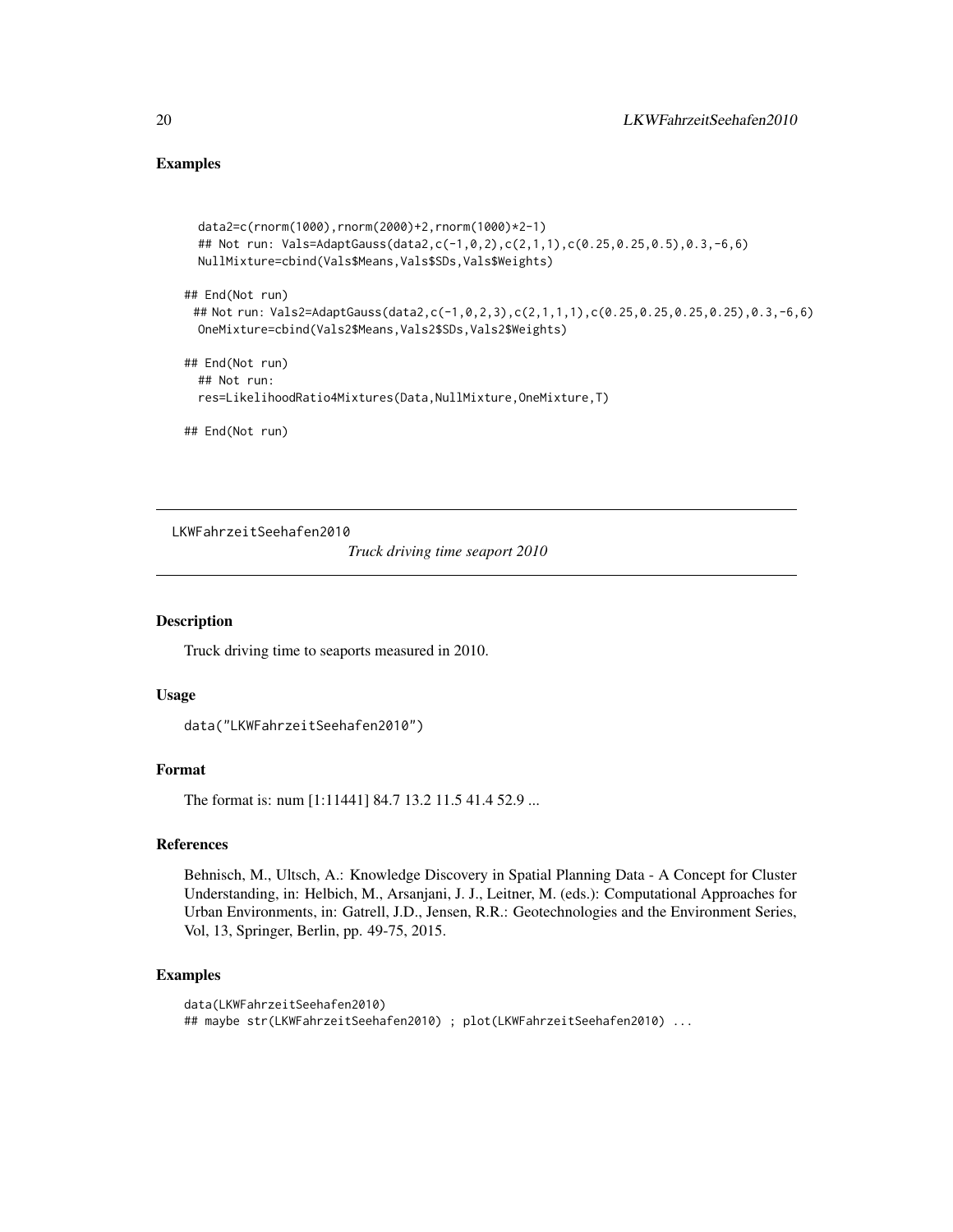<span id="page-20-1"></span><span id="page-20-0"></span>LogLikelihood4Mixtures

*LogLikelihood for Gaussian Mixture Models*

# Description

Computes the LogLikelihood for Gaussian Mixture Models.

# Usage

```
LogLikelihood4Mixtures(Data, Means, SDs, Weights, IsLogDistribution)
```
# Arguments

| Data                  | Data for empirical PDF. Has to be an Array of values. NaNs and NULLs will be<br>deleted     |  |
|-----------------------|---------------------------------------------------------------------------------------------|--|
| Means                 | Optional: Means of gaussians of GMM.                                                        |  |
| <b>SD<sub>S</sub></b> | Optional: StandardDevations of gaussians of GMM. (Has to be the same length<br>as Means)    |  |
| Weights               | Optional: Weights of gaussians of GMM. (Has to be the same length as Means)                 |  |
| IsLogDistribution     |                                                                                             |  |
|                       | Optional, $==1$ if distribution(i) is a LogNormal, default vector of zeros of length<br>1:L |  |

# Value

List with

| LogLikelihood | $LogLikelihood = sum(log(PDF mixture)$          |
|---------------|-------------------------------------------------|
| LogPDF        | $=$ log(PDFmixture)                             |
| PDFmixture    | die Probability density function for each point |

# Author(s)

Alfred Ultsch, Catharina Lippmann

# References

Pattern Recogintion and Machine Learning, C.M. Bishop, 2006, isbn: ISBN-13: 978-0387-31073- 2, p. 433 (9.14)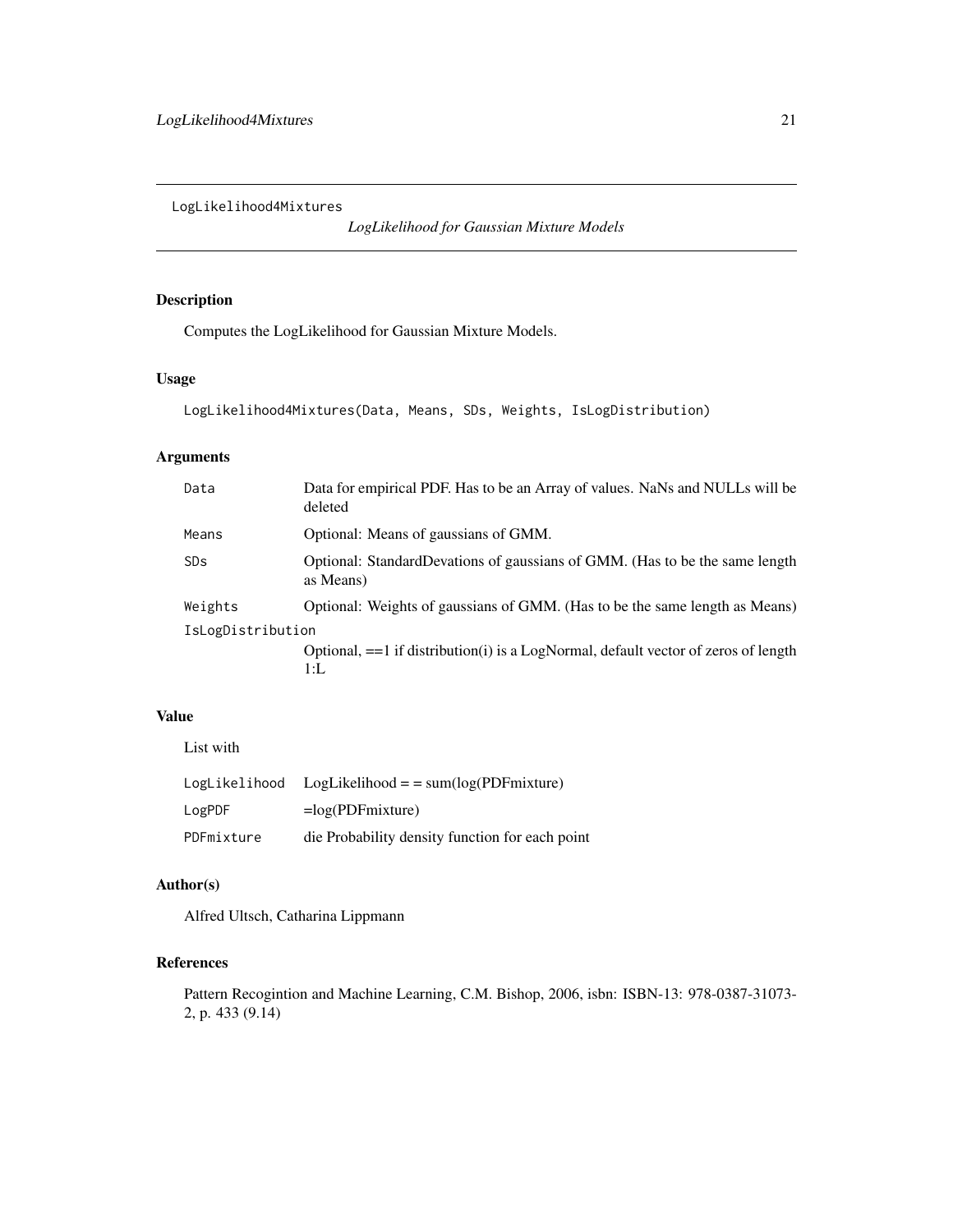<span id="page-21-1"></span><span id="page-21-0"></span>

# Description

Calculate Gaussianthe probability density function for a Mixture Model

# Usage

Pdf4Mixtures(Data, Means, SDs, Weights,IsLogDistribution,PlotIt)

# Arguments

| Data              | vector $(1:N)$ of data points                                                                                 |  |
|-------------------|---------------------------------------------------------------------------------------------------------------|--|
| Means             | vector[1:L] of Means of Gaussians (of GMM), $L =$ Number of Gaussians                                         |  |
| <b>SDs</b>        | vector of standard deviations, estimated Gaussian Kernels, has to be the same<br>length as Means              |  |
| Weights           | vector of relative number of points in Gaussians (prior probabilities), has to be<br>the same length as Means |  |
| IsLogDistribution |                                                                                                               |  |
|                   | Optional, $==1$ if distribution(i) is a LogNormal, default vector of zeros of length<br>$1:$ L                |  |
| PlotIt            | Optional: $=$ TRUE plot of pdf                                                                                |  |

# Value

| List with  |                                                                 |
|------------|-----------------------------------------------------------------|
| PDF4modes  | matrix, where the columns are the gaussians                     |
| <b>PDF</b> | matrix, where the columns are the gaussians weighted by Weights |
| PDFmixture | linear superpositions of PDF - prior probabilities of Gaussians |

#### Author(s)

Michael Thrun

# See Also

[PlotMixtures](#page-22-1)

# Examples

```
data=c(rnorm(1000),rnorm(2000)+2,rnorm(1000)*2-1)
Pdf4Mixtures(data,c(-1,0,2),c(2,1,1),c(0.25,0.25,0.5), PlotIt=TRUE)
```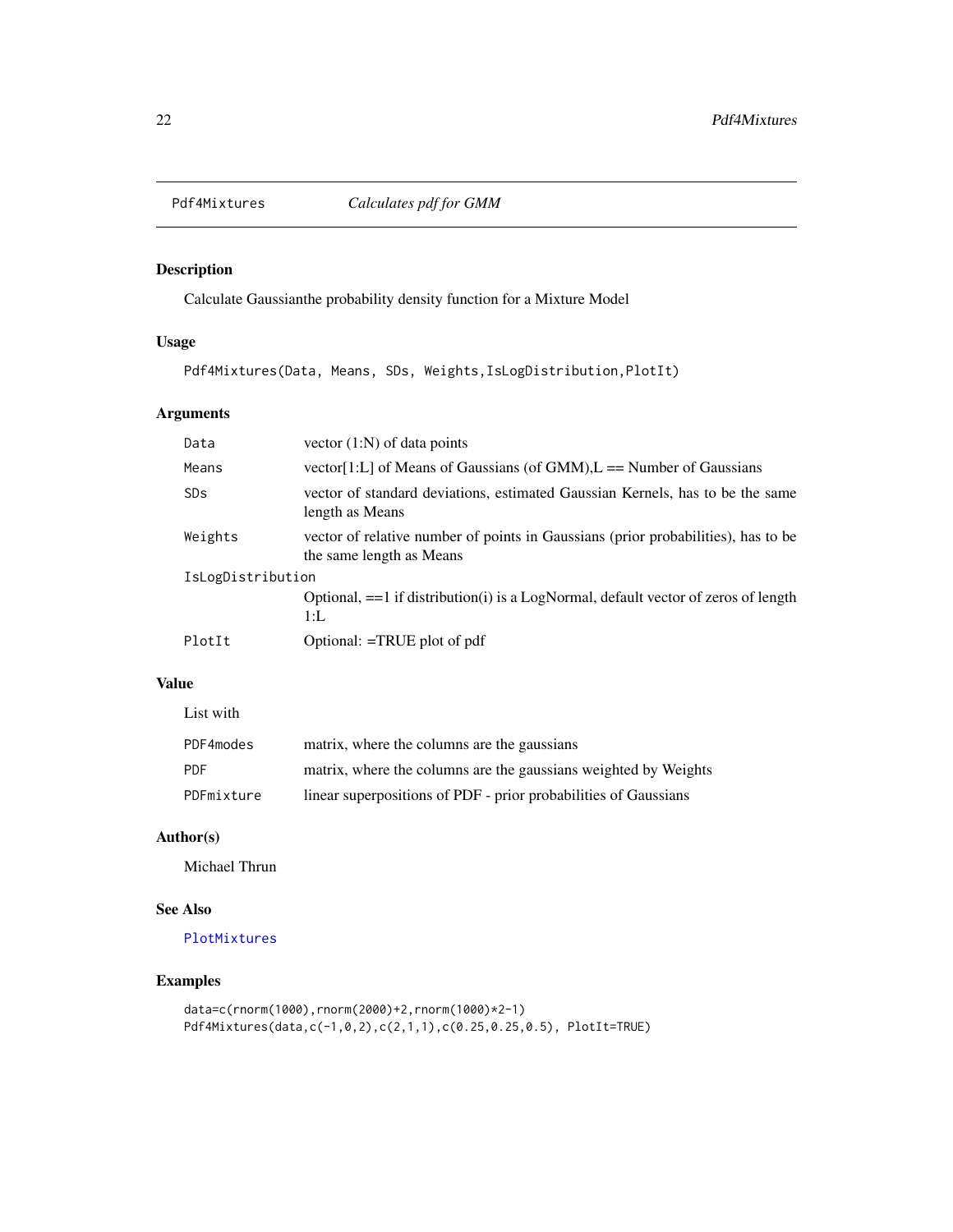<span id="page-22-1"></span><span id="page-22-0"></span>PlotMixtures *Shows GMM*

# Description

Plots Gaussian Mixture Model without Bayes decision boundaries, such that:

Black is the PDE of Data

Red is color of the GMM

Blue is the color of components of the mixture

# Arguments

| Data              | vector $(1:N)$ of data points                                                                                 |
|-------------------|---------------------------------------------------------------------------------------------------------------|
| Means             | vector[1:L] of Means of Gaussians (of GMM), $L =$ Number of Gaussians                                         |
| SDs               | vector of standard deviations, estimated Gaussian Kernels, has to be the same<br>length as Means              |
| Weights           | vector of relative number of points in Gaussians (prior probabilities), has to be<br>the same length as Means |
| IsLogDistribution |                                                                                                               |
|                   | Optional, $==1$ if distribution(i) is a LogNormal, default vector of zeros of length<br>$1:$ L                |
| SingleColor       | Optional, Color for line plot of all the single gaussians, default magenta                                    |
| MixtureColor      | Optional, Color of line lot for the mixture default red                                                       |
| DataColor         | Optional, Color of line plot for the data, default black                                                      |
| SingleGausses     | Optional, If TRUE, single gaussians are shown, default FALSE                                                  |
| axes              | Optional, Default: TRUE with axis, see argument axis of plot                                                  |
| xlab              | Optional, see plot                                                                                            |
| ylab              | Optional, see plot                                                                                            |
| xlim              | Optional, see plot                                                                                            |
| ylim              | Optional, see plot                                                                                            |
| ParetoRad         | Optional: Precalculated Pareto Radius to use                                                                  |
| .                 | other plot arguments like xlim = $c(1,10)$                                                                    |

# Details

Example shows that overlapping variances of gaussians will result in inappropriate decision boundaries.

# Author(s)

Michael Thrun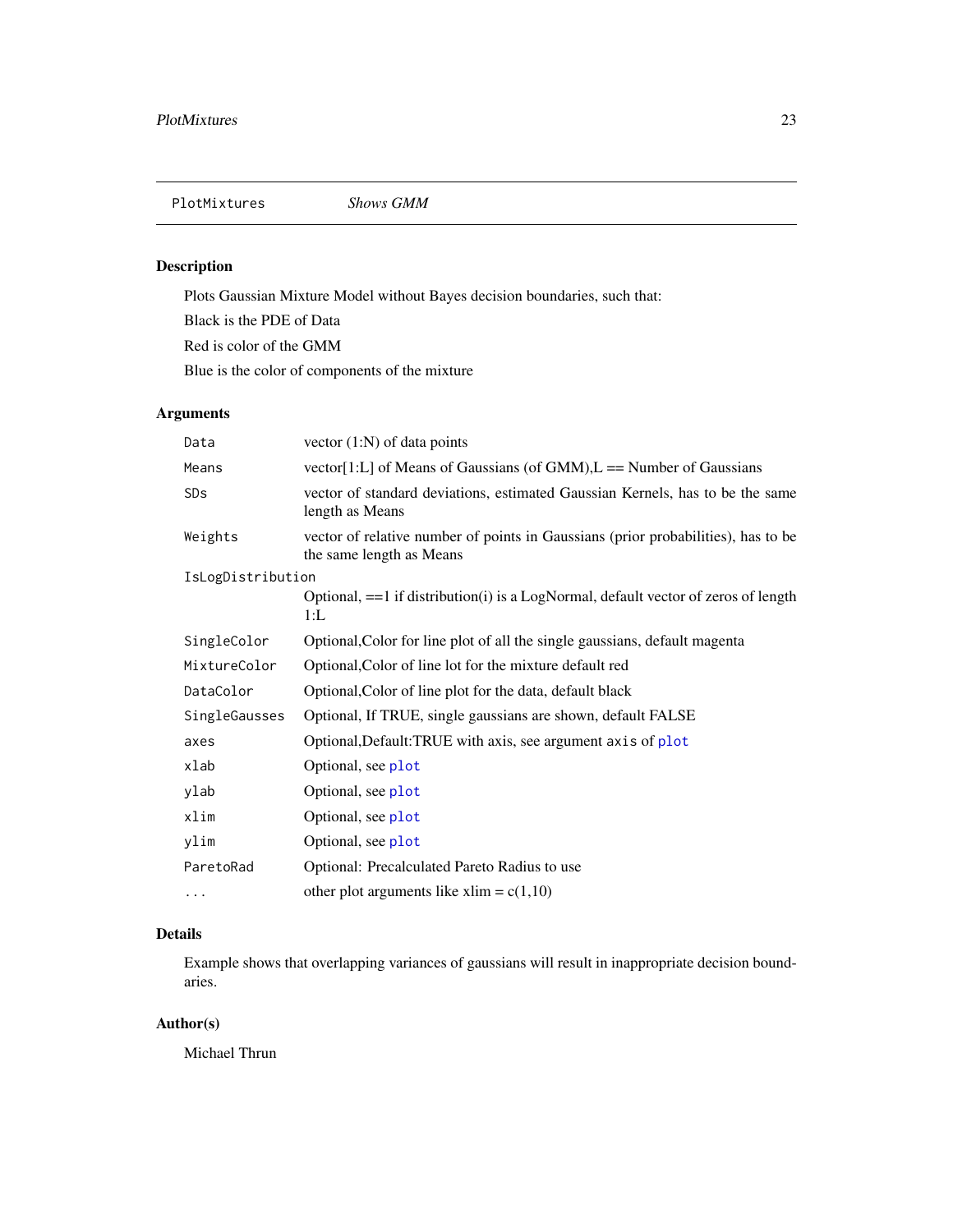# See Also

[PlotMixturesAndBoundaries](#page-23-1)

#### Examples

```
data=c(rnorm(1000),rnorm(2000)+2,rnorm(1000)*2-1)
```
 $PlotMixtures(data, c(-1, 0, 2), c(2, 1, 1), c(0.25, 0.25, 0.5), SingleColor='blue', SingleGausses=TRUE)$ 

<span id="page-23-1"></span>PlotMixturesAndBoundaries

*Shows GMM with Boundaries*

# Description

Plots Gaussian Mixture Model with Bayes decision boundaries, such that: Black is the PDE of Data Red is color of the GMM Magenta are the Bayes boundaries

# Usage

PlotMixturesAndBoundaries(Data, Means, SDs, Weights, IsLogDistribution = rep(FALSE, length(Means)), SingleColor = "blue", MixtureColor = "red", DataColor = "black", BoundaryColor = "magenta", xlab, ylab, SingleGausses =TRUE, ...)

| Data              | vector $(1:N)$ of data points                                                                                 |  |
|-------------------|---------------------------------------------------------------------------------------------------------------|--|
| Means             | vector[1:L] of Means of Gaussians (of GMM), $L =$ Number of Gaussians                                         |  |
| SDs               | vector of standard deviations, estimated Gaussian Kernels, has to be the same<br>length as Means              |  |
| Weights           | vector of relative number of points in Gaussians (prior probabilities), has to be<br>the same length as Means |  |
| IsLogDistribution |                                                                                                               |  |
|                   | Optional, $==1$ if distribution(i) is a LogNormal, default vector of zeros of length<br>$1:$ L                |  |
| SingleColor       | Optional, Color for line plot of all the single gaussians, default magenta                                    |  |

<span id="page-23-0"></span>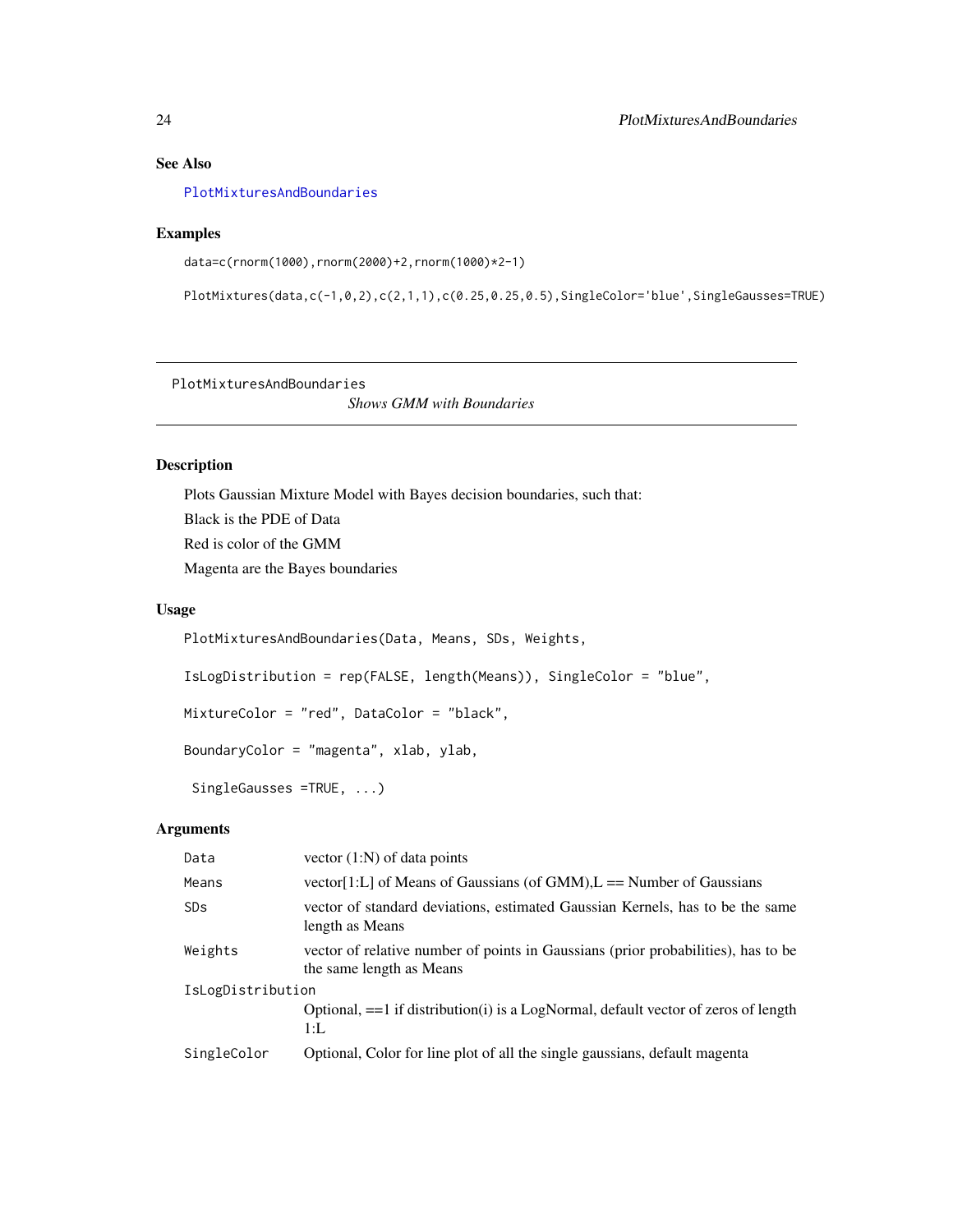# <span id="page-24-0"></span>QQplotGMM 25

| MixtureColor  | Optional, Color of line plot for the mixture, default red                          |
|---------------|------------------------------------------------------------------------------------|
| DataColor     | Optional, Color of line plot for the data, default black                           |
| BoundaryColor | Optional, Color of bayesian boundaries                                             |
| xlab          | Optional, x label, see plot                                                        |
| vlab          | Optional, y label, ee plot                                                         |
| SingleGausses | Optional, SingleGausses=T than components of the mixture in blue will be<br>shown. |
| $\cdots$      | Optional, see plot for plot properties and for SingleGausses PlotMixtures          |

# Author(s)

Michael Thrun

#### See Also

[BayesDecisionBoundaries](#page-7-1),[PlotMixtures](#page-22-1)

<span id="page-24-1"></span>

| QQplotGMM |  |
|-----------|--|
|-----------|--|

QQplotGMM *Quantile Quantile Plot of Data*

# Description

Quantile Quantile plot of data against gaussian distribution mixture model with optional best-fit-line

# Usage

```
QQplotGMM(Data,Means,SDs,Weights,IsLogDistribution,Line,
PlotSymbol,xug,xog,LineWidth,PointWidth, ylab,main, ...)
```

| Data                  | vector $(1:N)$ of data points                                                                                 |  |
|-----------------------|---------------------------------------------------------------------------------------------------------------|--|
| Means                 | vector[1:L] of Means of Gaussians (of GMM), $L =$ Number of Gaussians                                         |  |
| <b>SD<sub>S</sub></b> | vector of standard deviations, estimated Gaussian Kernels, has to be the same<br>length as Means              |  |
| Weights               | vector of relative number of points in Gaussians (prior probabilities), has to be<br>the same length as Means |  |
| IsLogDistribution     |                                                                                                               |  |
|                       | Optional, $==1$ if distribution(i) is a LogNormal, default Zeros of Length L                                  |  |
| Line                  | Optional, Default: TRUE=Regression Line is drawn                                                              |  |
| xug                   | Optional, lower limit of the interval [xug, xog], in which a line will be interpo-<br>lated                   |  |
| xog                   | Optional, upper limit of the interval [xug, xog], in which a line will be interpo-<br>lated                   |  |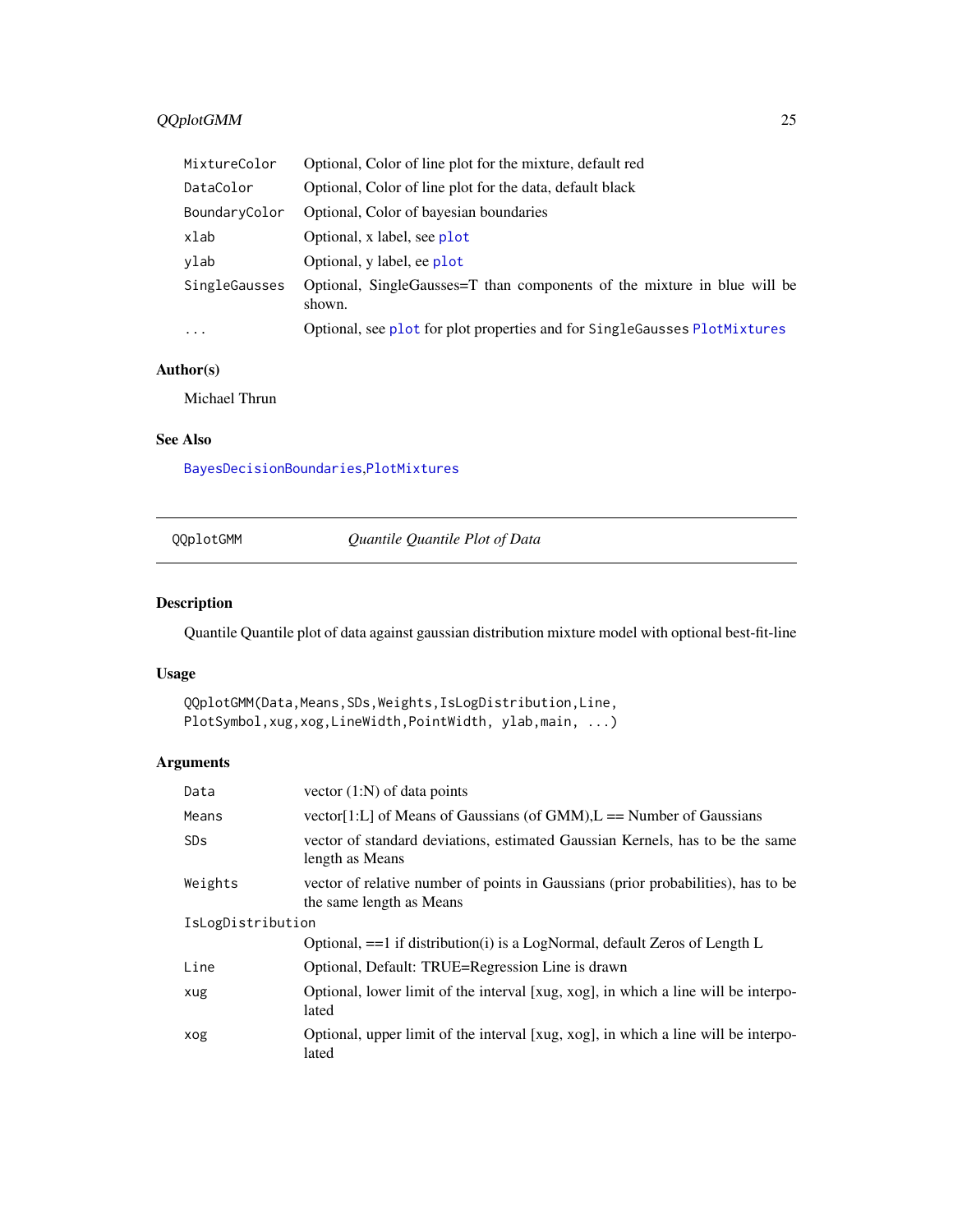<span id="page-25-0"></span>

| PlotSymbol | Optional, plot symbol. Default is 20.                     |
|------------|-----------------------------------------------------------|
| LineWidth  | Optional, width of regression line, if Line==TRUE         |
| PointWidth | Optional, width of points                                 |
| vlab       | Optional, see plot                                        |
| main       | Optional, see plot                                        |
| $\ddots$ . | Note: xlab cannot be changed, other parameters see qqplot |

#### Details

Only verified for a Gaussian Mixture Model, usage of IsLogDistribution for LogNormal Modes is experimental!

#### Value

List with

| The x coordinates of the points that were plotted                       |
|-------------------------------------------------------------------------|
| The original data vector, <i>i.e.</i> , the corresponding y coordinates |

# Author(s)

Michael Thrun

#### References

Michael, J. R. (1983). The stabilized probability plot. Biometrika, 70(1), 11-17.

#### See Also

[qqplot](#page-0-0)

# Examples

```
data=c(rnorm(1000),rnorm(2000)+2,rnorm(1000)*2-1)
QQplotGMM(data,c(-1,0,2),c(2,1,1),c(0.25,0.25,0.5))
```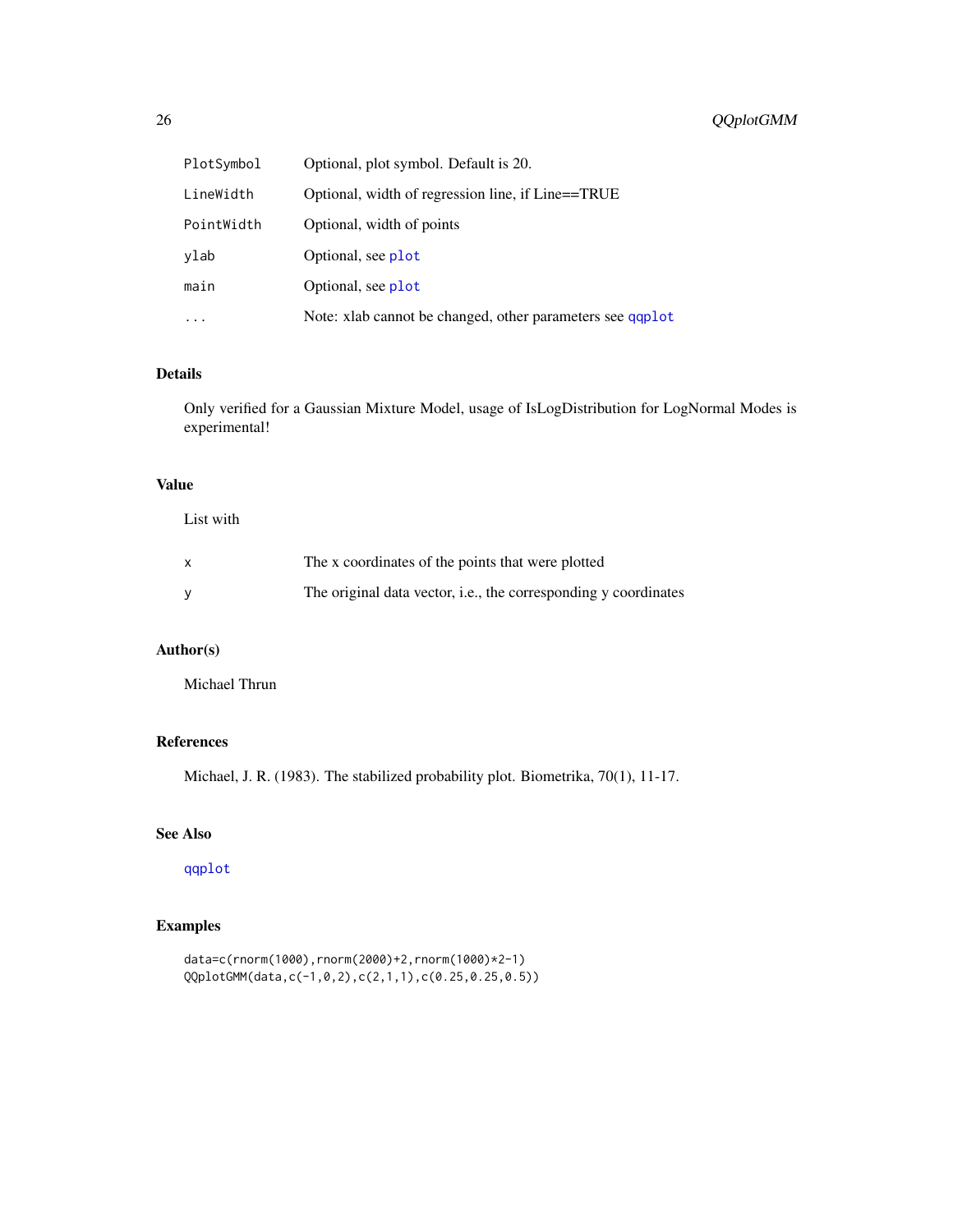<span id="page-26-0"></span>

# Description

Function finds the intersections of Gaussians or LogNormals

# Usage

```
RandomLogGMM(Means,SDs,Weights,IsLogDistribution,TotalNoPoints)
```
# Arguments

| Means                 | vector[1:L] of Means of Gaussians (of GMM)                                                                    |
|-----------------------|---------------------------------------------------------------------------------------------------------------|
| <b>SD<sub>S</sub></b> | vector of standard deviations, estimated Gaussian Kernels, has to be the same<br>length as Means              |
| Weights               | vector of relative number of points in Gaussians (prior probabilities), has to be<br>the same length as Means |
| IsLogDistribution     |                                                                                                               |
|                       | Optional, $==1$ if distribution(i) is a LogNormal, default vector of Zeros of Length<br>L                     |
| TotalNoPoints         | Optional, number of point for log or GMM generated                                                            |

# Value

Returns vector of [1:TotalNoPoints] of genrated points for log oder gaussian mixture model

# Author(s)

Alfred Ultsch,Michael Thrun, Rabea Griese

# See Also

[QQplotGMM](#page-24-1),[Chi2testMixtures](#page-10-1)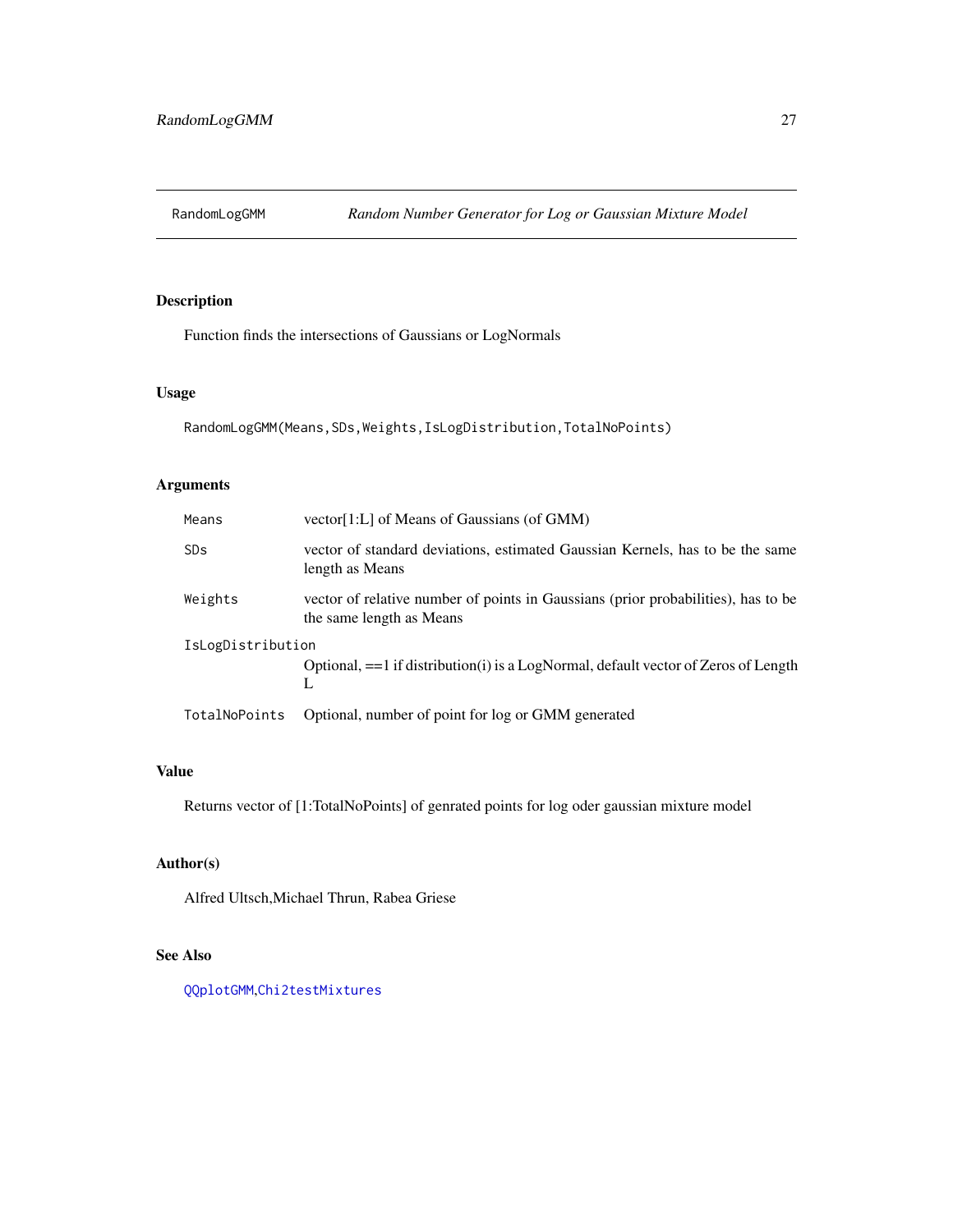<span id="page-27-0"></span>

# Description

Symlognpdf is an internal function for AdaptLGL.

# Usage

Symlognpdf(Data, Mean, SD)

# Arguments

| Data | vector of data points used for sampling |
|------|-----------------------------------------|
| Mean | Mean of log Gaussian                    |
| -SD  | Standard deviation of log Gaussian      |

# Value

M>0 Log normal distribution density M<0 Log normal distribution density mirrored at y axis

# Note

not for external usage.

# See Also

AdaptLGL AdaptLGL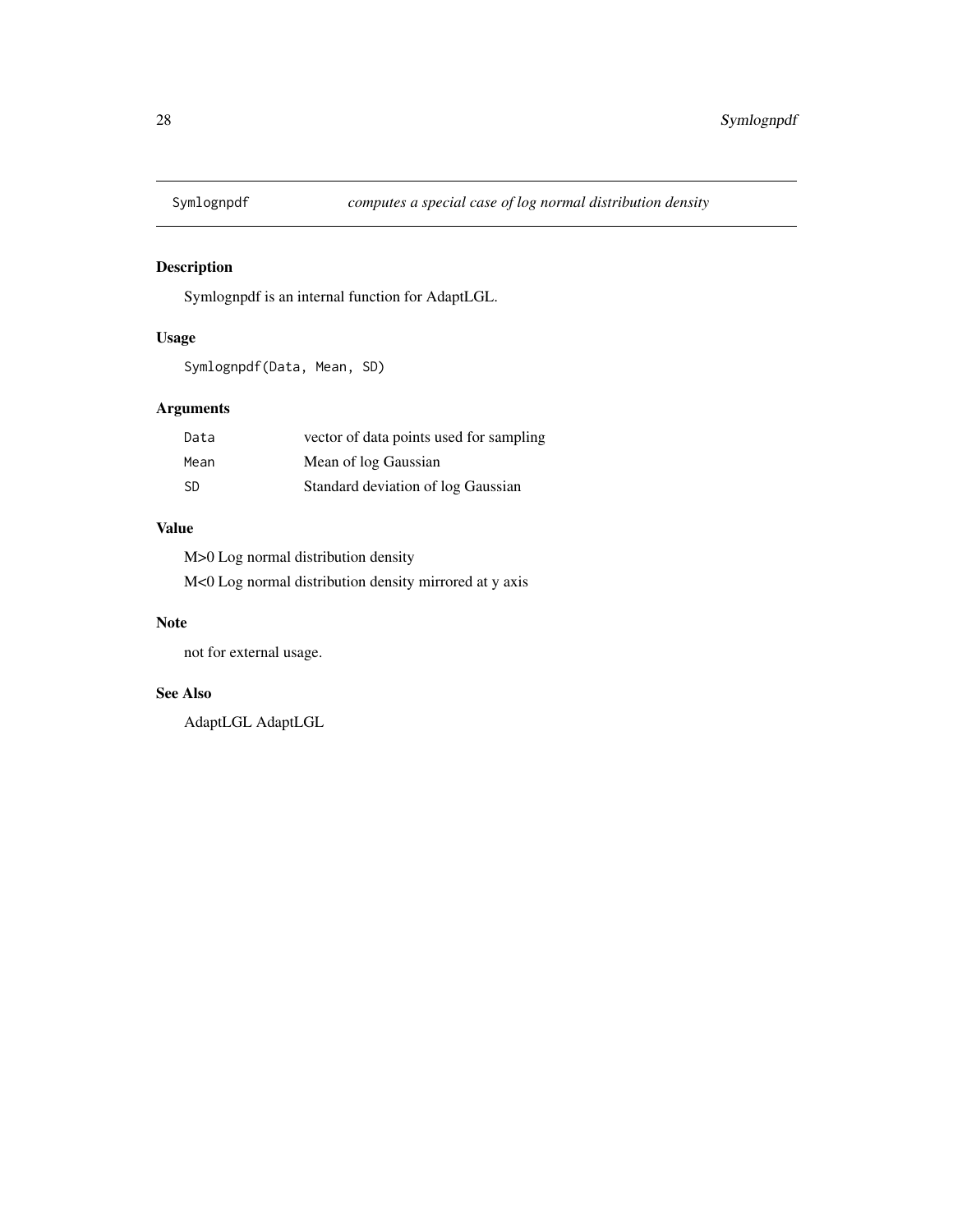# <span id="page-28-0"></span>**Index**

∗Topic AIC InformationCriteria4GMM, [15](#page-14-0) ∗Topic AdaptGauss AdaptGauss-package, [2](#page-1-0) ∗Topic Akaike informations criterium InformationCriteria4GMM, [15](#page-14-0) ∗Topic BIC InformationCriteria4GMM, [15](#page-14-0) ∗Topic Bayes information criterium InformationCriteria4GMM, [15](#page-14-0) ∗Topic BayesDecisionBoundaries BayesDecisionBoundaries, [8](#page-7-0) ∗Topic Bayes Bayes4Mixtures, [6](#page-5-0) BayesDecisionBoundaries, [8](#page-7-0) PlotMixturesAndBoundaries, [24](#page-23-0) ∗Topic Boundaries Bayes4Mixtures, [6](#page-5-0) BayesDecisionBoundaries, [8](#page-7-0) PlotMixturesAndBoundaries, [24](#page-23-0) ∗Topic ClassifyByDecisionBoundaries ClassifyByDecisionBoundaries, [12](#page-11-0) ∗Topic EM algorithm EMGauss, [13](#page-12-0) ∗Topic EM AdaptGauss-package, [2](#page-1-0) EMGauss, [13](#page-12-0) ∗Topic Expectation-Maximization algorithm EMGauss, [13](#page-12-0) ∗Topic Expectation-Maximization EMGauss, [13](#page-12-0) ∗Topic Expectation EMGauss, [13](#page-12-0) ∗Topic GMM AdaptGauss, [4](#page-3-0) AdaptGauss-package, [2](#page-1-0) GMMplot\_ggplot2, [14](#page-13-0) Pdf4Mixtures, [22](#page-21-0)

PlotMixtures, [23](#page-22-0) RandomLogGMM, [27](#page-26-0) ∗Topic Maximization EMGauss, [13](#page-12-0) ∗Topic Minimum chi-square estimation Chi2testMixtures, [11](#page-10-0) ∗Topic MultiModal AdaptGauss, [4](#page-3-0) ∗Topic Multimodal AdaptGauss-package, [2](#page-1-0) ∗Topic Pearson's chi-squared test Chi2testMixtures, [11](#page-10-0) ∗Topic best-fit-line QQplotGMM, [25](#page-24-0) ∗Topic chi-square estimation Chi2testMixtures, [11](#page-10-0) ∗Topic chi-square goodness-of-fit Chi2testMixtures, [11](#page-10-0) ∗Topic chi-square test for independence Chi2testMixtures, [11](#page-10-0) ∗Topic chi-squared test Chi2testMixtures, [11](#page-10-0) ∗Topic chi-square Chi2testMixtures, [11](#page-10-0) ∗Topic datasets LKWFahrzeitSeehafen2010, [20](#page-19-0) ∗Topic expectation maximization AdaptGauss-package, [2](#page-1-0) ∗Topic gaussian mixture model AdaptGauss, [4](#page-3-0) AdaptGauss-package, [2](#page-1-0) Pdf4Mixtures, [22](#page-21-0) PlotMixtures, [23](#page-22-0) ∗Topic ggplot2 GMMplot\_ggplot2, [14](#page-13-0) ∗Topic log GMM RandomLogGMM, [27](#page-26-0)